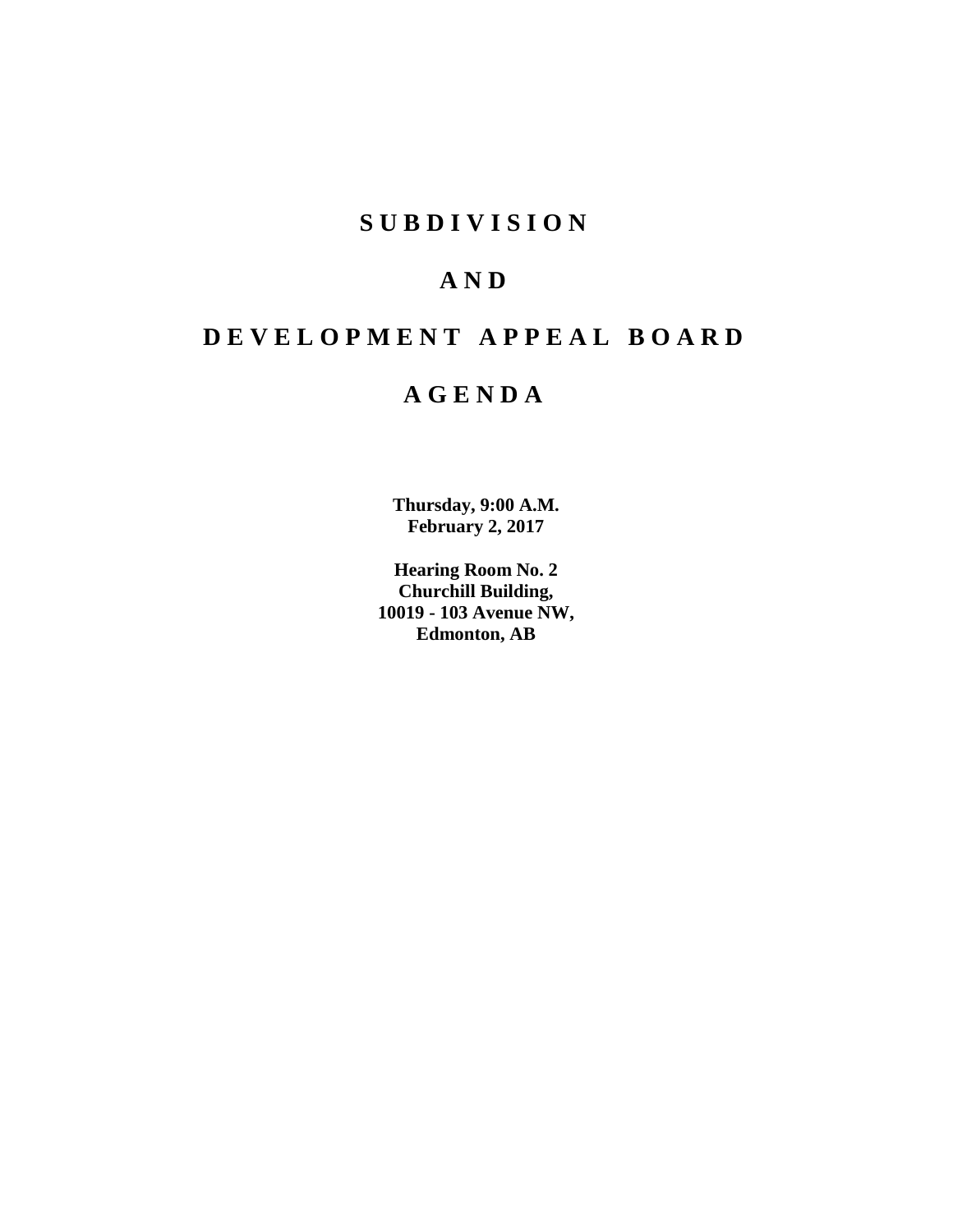# **SUBDIVISION AND DEVELOPMENT APPEAL BOARD HEARING ROOM NO. 2**

| $11:00$ A.M. | SDAB-D-17-027 | Comply with an Order to cease the General<br>Industrial Use (bulk sand bag filling, storage<br>and shipping of sand) and remove all related<br>materials from the property before January 12,<br>2017<br>1951 - 232 Avenue NE<br>Project No.: 227359080-001<br>Operate a Major Home Based Business<br>(Administration Office for Drywalling company |
|--------------|---------------|-----------------------------------------------------------------------------------------------------------------------------------------------------------------------------------------------------------------------------------------------------------------------------------------------------------------------------------------------------|
|              |               |                                                                                                                                                                                                                                                                                                                                                     |
|              |               |                                                                                                                                                                                                                                                                                                                                                     |
|              |               |                                                                                                                                                                                                                                                                                                                                                     |
|              |               |                                                                                                                                                                                                                                                                                                                                                     |
|              |               | - Best Drywall & Insulation Ltd.), expires<br>December 19, 2021                                                                                                                                                                                                                                                                                     |
|              |               | 4116 - 37A Avenue NW<br>Project No.: 236959342-001                                                                                                                                                                                                                                                                                                  |
| $1:30$ P.M.  |               |                                                                                                                                                                                                                                                                                                                                                     |
|              |               | Add a Bar and Neighbourhood Pub (82.9 square<br>metres of public space) to an existing General<br>Industrial Use and to construct interior<br>alterations - (Town Square Brewing)                                                                                                                                                                   |
|              |               | 2919 - Ellwood Drive SW, 2951 - Ellwood<br>Drive SW, 2907 - Ellwood Drive SW<br>Project No.: 234600718-001                                                                                                                                                                                                                                          |
|              |               | SDAB-D-17-028                                                                                                                                                                                                                                                                                                                                       |

*the authority under the Edmonton Zoning Bylaw 12800.*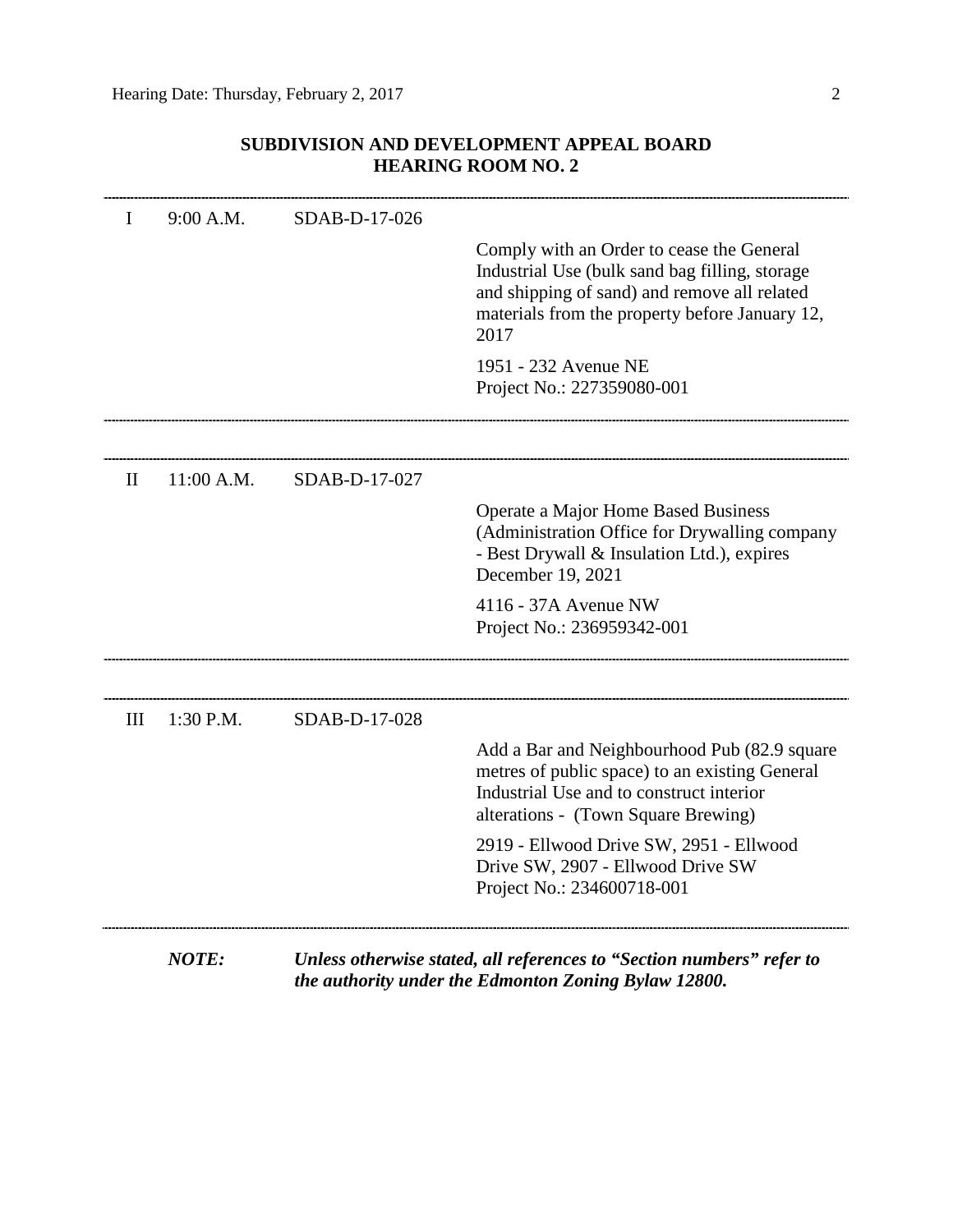| AN APPEAL FROM THE DECISION OF THE DEVELOPMENT OFFICER |                                                                                                                                                                                |  |  |
|--------------------------------------------------------|--------------------------------------------------------------------------------------------------------------------------------------------------------------------------------|--|--|
| <b>APPELLANT:</b>                                      |                                                                                                                                                                                |  |  |
| <b>APPLICATION NO.:</b>                                | 227359080-001                                                                                                                                                                  |  |  |
| <b>ORDER TO:</b>                                       | Cease the General Industrial Use (bulk)<br>sand bag filling, storage and shipping<br>of sand) and remove all related<br>materials from the property before<br>January 12, 2017 |  |  |
| <b>DECISION OF THE</b><br>DEVELOPMENT AUTHORITY:       | <b>Order Issued</b>                                                                                                                                                            |  |  |
| <b>DECISION DATE:</b>                                  | December 13, 2016                                                                                                                                                              |  |  |
| <b>DATE OF APPEAL:</b>                                 | December 26, 2016                                                                                                                                                              |  |  |
| <b>MUNICIPAL DESCRIPTION</b><br>OF SUBJECT PROPERTY:   | 1951 - 232 Avenue NE                                                                                                                                                           |  |  |
| <b>LEGAL DESCRIPTION:</b>                              | Plan 9723204 Lot 4A                                                                                                                                                            |  |  |
| ZONE:                                                  | <b>AG-Agricultural Zone</b>                                                                                                                                                    |  |  |
| <b>OVERLAY:</b>                                        | N/A                                                                                                                                                                            |  |  |
| <b>STATUTORY PLAN:</b>                                 | <b>Edmonton Energy and Technology</b><br>Park Area Structure Plan                                                                                                              |  |  |
|                                                        |                                                                                                                                                                                |  |  |

## *Grounds for Appeal*

The Appellant provided the following reasons for appealing the decision of the Development Authority:

> I am appealing this stop order due to the fact that that we are not filling any sandbags and are not bringing any sand to the property. There is just pallets of sandbags that are already filled and those cannot be seen from any angle unless you are actually on the property. The property is 8 acres and we were not aware of the fact that we needed to get a permit to do a sandbag filling project on our own land.

## **ITEM I: 9:00 A.M. FILE: SDAB-D-17-026**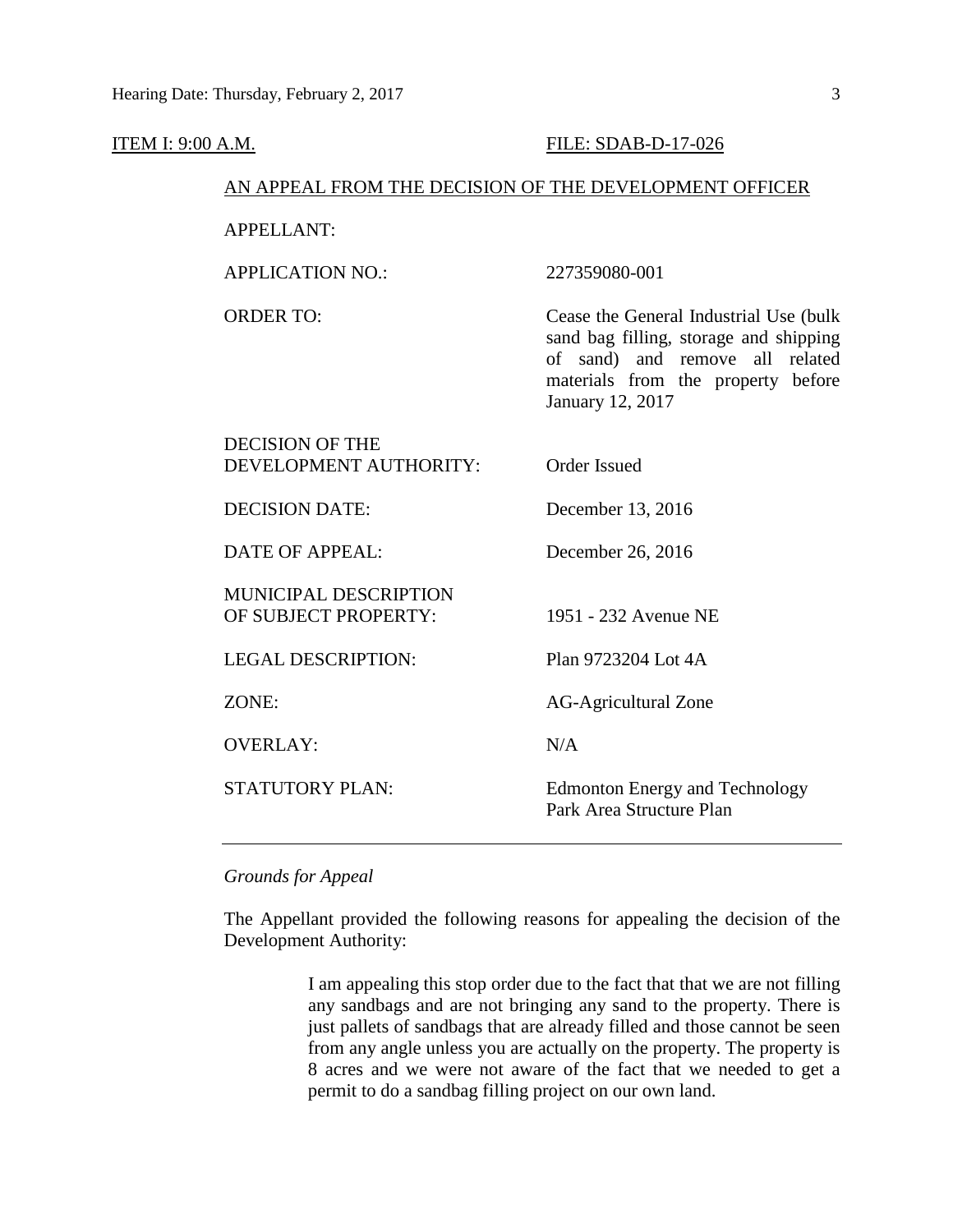Once issues were brought up and we were notified we needed a city permit we applied. There were a lot of learning issues for us and the permit was denied. We have not brought any new material to the site and will not at all.

We are just asking for more time to remove the sandbags as it is impossible to have them all removed in timeline given due to weather the bags have frozen we know that if forced to move everything now more damage will be done to the roads and the neighbourhood.

## *General Matters*

#### **Appeal Information:**

**On November 30, 2016, the Subdivision and Development Appeal Board (SDAB-D-16-252) did not assume jurisdiction (late filing) on an appeal for a refused application to operate a Major Home Based Business (Filling Sandbags: Sandbags.ca).** 

## **Determining an Appeal**

The *Municipal Government Act*, RSA 2000, c. M-26 states the following:

#### **Grounds for Appeal**

**685(1)** If a development authority

- (a) fails or refuses to issue a development permit to a person,
- (b) issues a development permit subject to conditions, or
- (c) issues an order under section 645,

the person applying for the permit or affected by the order under section 645 may appeal to the subdivision and development appeal board.

#### **Appeals**

**686(1)** A development appeal to a subdivision and development appeal board is commenced by filing a notice of the appeal, containing reasons, with the board within 14 days,

(a) in the case of an appeal made by a person referred to in section 685(1), after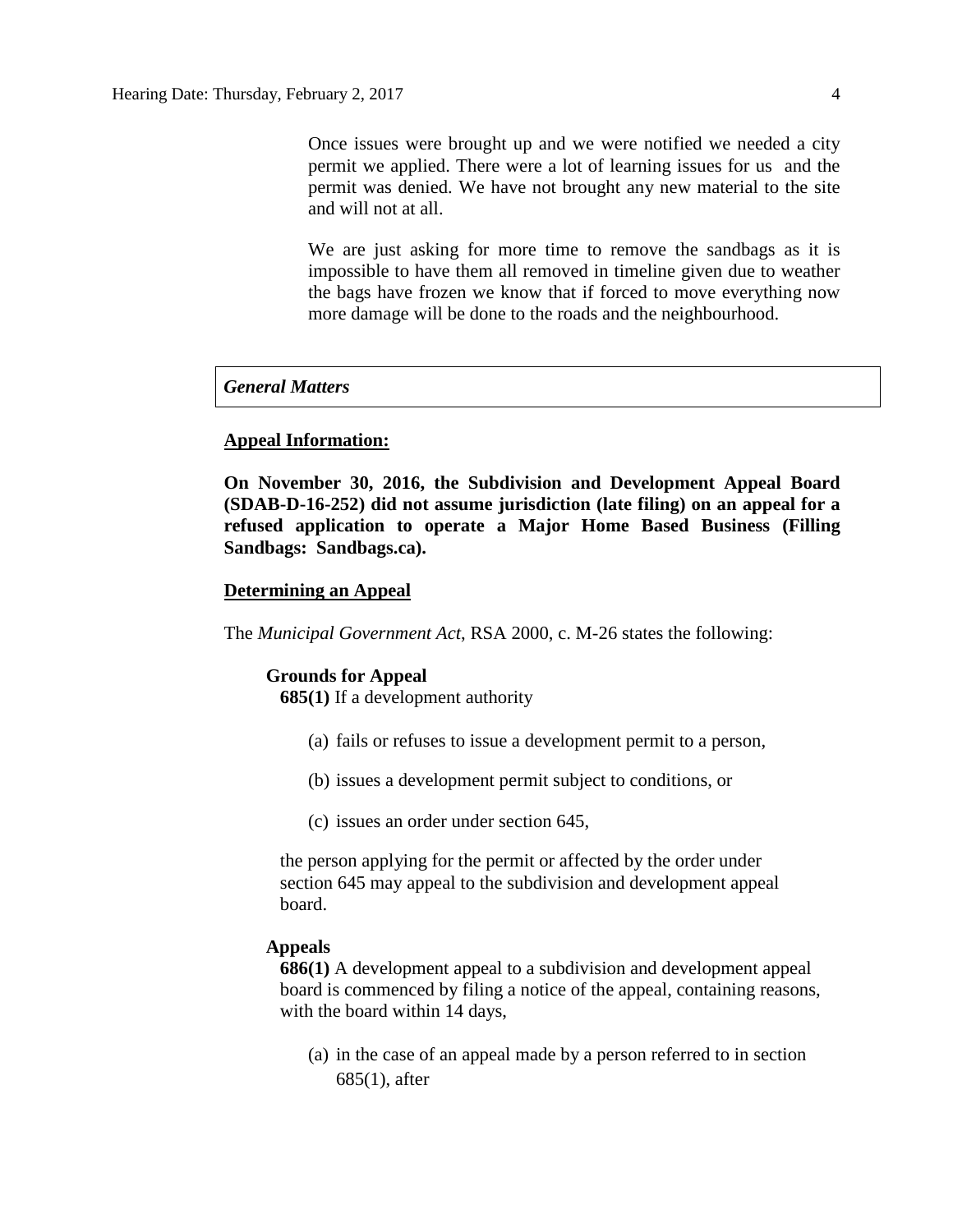(i) the date on which the person is notified of the order or decision or the issuance of the development permit,

#### **Hearing and decision**

**687(3)** In determining an appeal, the subdivision and development appeal board

- (a.1) must comply with the land use policies and statutory plans and, subject to clause (d), the land use bylaw in effect;
- …
	- (c) may confirm, revoke or vary the order, decision or development permit or any condition attached to any of them or make or substitute an order, decision or permit of its own;
	- (d) may make an order or decision or issue or confirm the issue of a development permit even though the proposed development does not comply with the land use bylaw if, in its opinion,
		- (i) the proposed development would not
			- (A) unduly interfere with the amenities of the neighbourhood, or
			- (B) materially interfere with or affect the use, enjoyment or value of neighbouring parcels of land,
- **and and** 
	- (ii) the proposed development conforms with the use prescribed for that land or building in the land use bylaw.

### **Stop order**

**645(1)** Despite [section 545,](https://www.canlii.org/en/ab/laws/stat/rsa-2000-c-m-26/latest/rsa-2000-c-m-26.html%23sec545_smooth) if a development authority finds that a development, land use or use of a building is not in accordance with

- (a) this Part or a land use bylaw or regulations under this Part, or
- (b) a development permit or subdivision approval,

the development authority may act under subsection (2).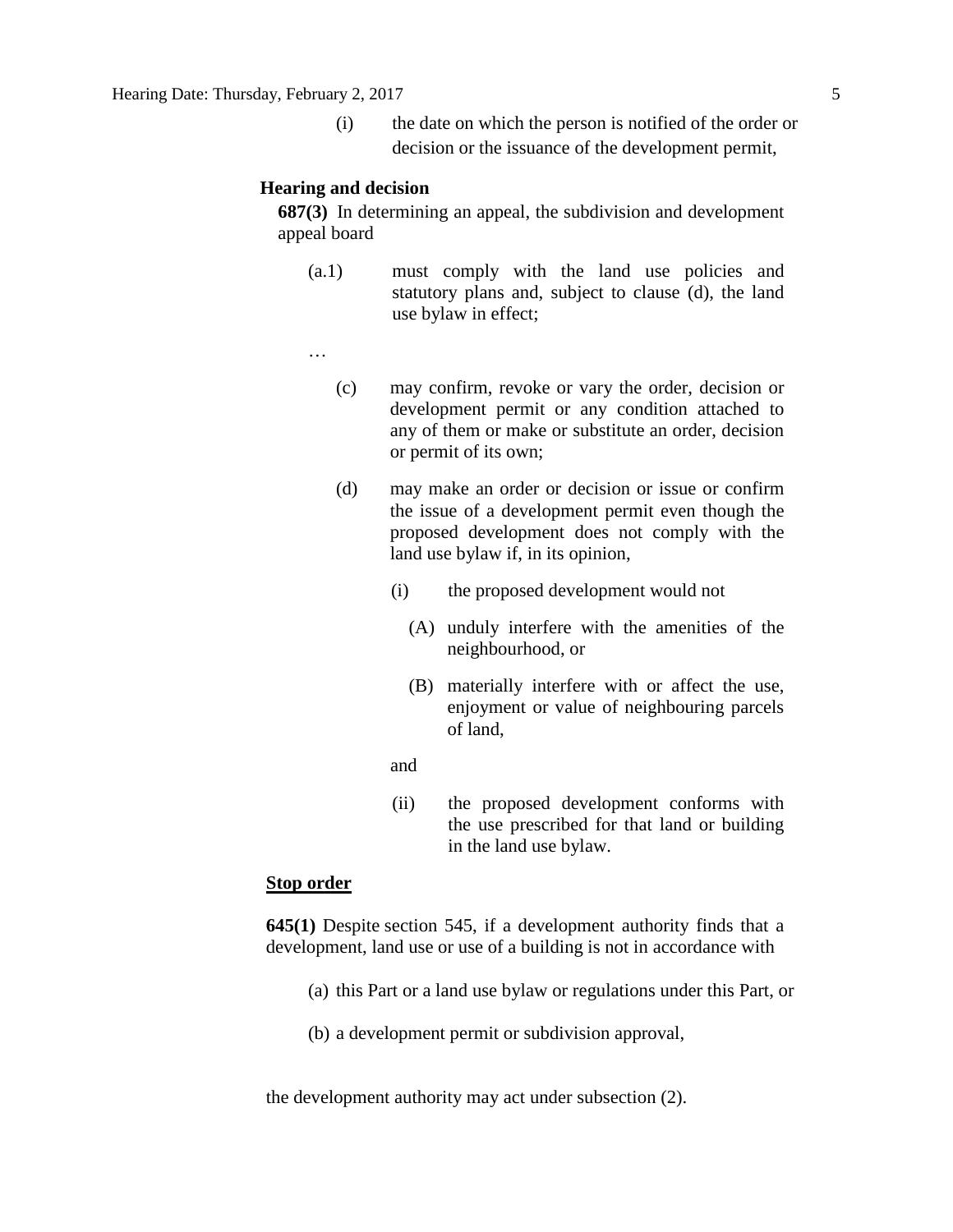**(2)** If subsection (1) applies, the development authority may, by written notice, order the owner, the person in possession of the land or building or the person responsible for the contravention, or any or all of them, to

- (a) stop the development or use of the land or building in whole or in part as directed by the notice,
- (b) demolish, remove or replace the development, or
- (c) carry out any other actions required by the notice so that the development or use of the land or building complies with this Part, the land use bylaw or regulations under this Part, a development permit or a subdivision approval,

within the time set out in the notice.

**(3)** A person who receives a notice referred to in subsection (2) may appeal to the subdivision and development appeal board in accordance with section 685.

#### **General Provisions from the** *Edmonton Zoning Bylaw:*

Section 5 provides the following with respect to **Approval Required for Development:**

- 5.1 **No Person:**
	- 1. shall commence, or cause or allow to be commenced, a Development without a development Permit therefor issued under the provisions of [Section](http://webdocs.edmonton.ca/InfraPlan/zoningbylaw/ZoningBylaw/Part1/Administrative/12__Development_Classes.htm) 12 of this Bylaw; or
	- 2. shall carry on, or cause or allow to be carried on a development without a Development Permit therefor issued under [Section](http://webdocs.edmonton.ca/InfraPlan/zoningbylaw/ZoningBylaw/Part1/Administrative/12__Development_Classes.htm) 12 of this Bylaw.

Section 610.1 states that the **General Purpose** of the **AG Agricultural Zone** is to conserve agricultural and rural land use activities.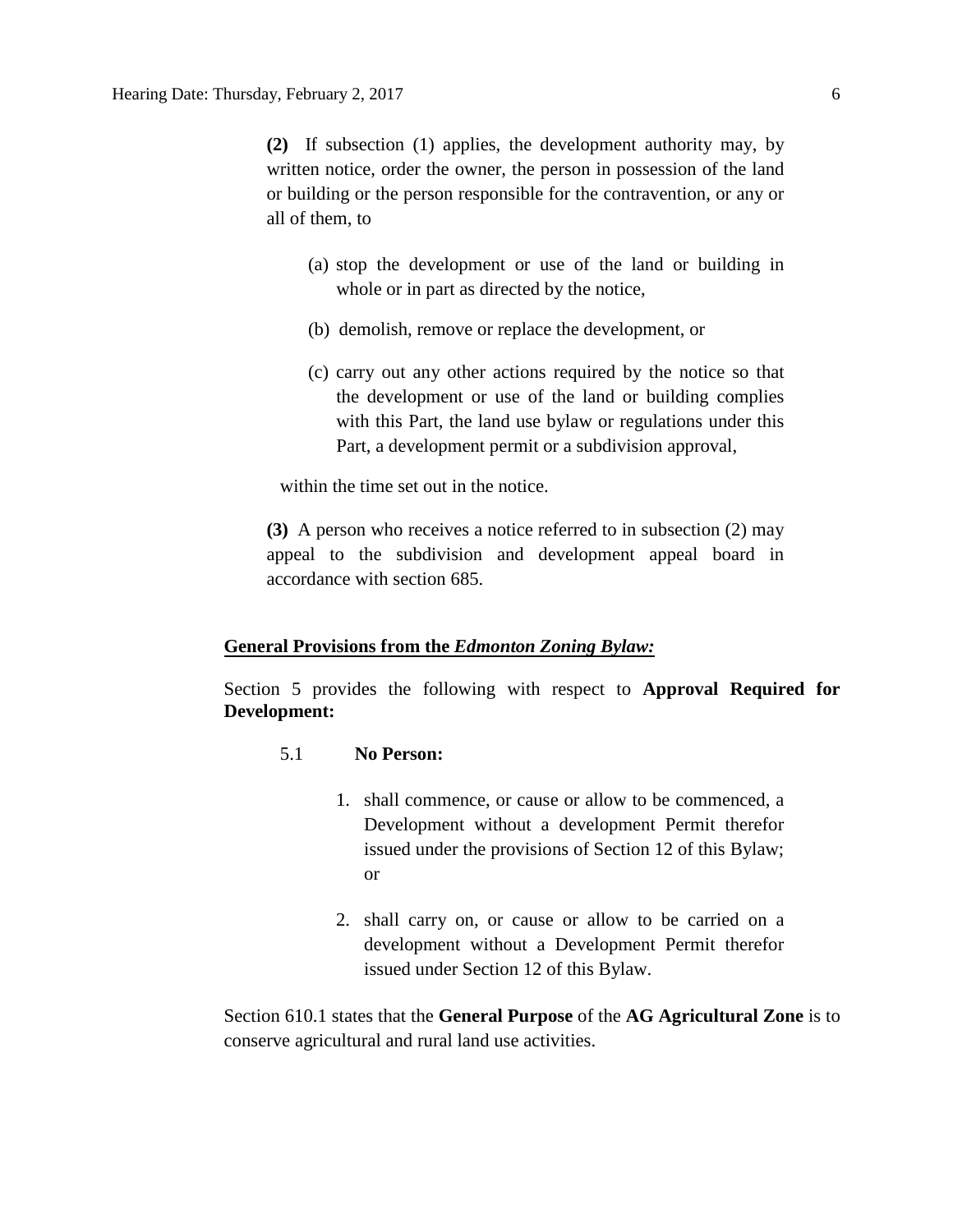Under sections 610.2 and 610.3, a **General Industrial Use** is neither a Permitted Use nor a Discretionary Use in the (AG) Agricultural Zone.

Under section 7.5(2), **General Industrial Uses** means:

development used principally for one or more of the following activities:

- a. the processing of raw materials;
- b. the making, manufacturing or assembling of semi-finished or finished goods, products or equipment;
- c. the cleaning, servicing, repairing or testing of materials, goods and equipment normally associated with industrial or commercial businesses or cleaning, servicing and repair operations to goods and equipment associated with personal or household use, where such operations have impacts that would make them incompatible in Nonindustrial Zones;
- d. the storage or transshipping of materials, goods and equipment;
- e. the distribution and sale of materials, goods and equipment to institutions or industrial and commercial businesses for their direct use or to General Retail Stores or other sales Use Classes defined in this Bylaw for resale to individual customers; or
- f. the training of personnel in general industrial operations.

This Use Class includes vehicle body repair and paint shops. This Use Class does not include Major Impact Utility Services and Minor Impact Utility Services or the preparation of food and beverages for direct sale to the public.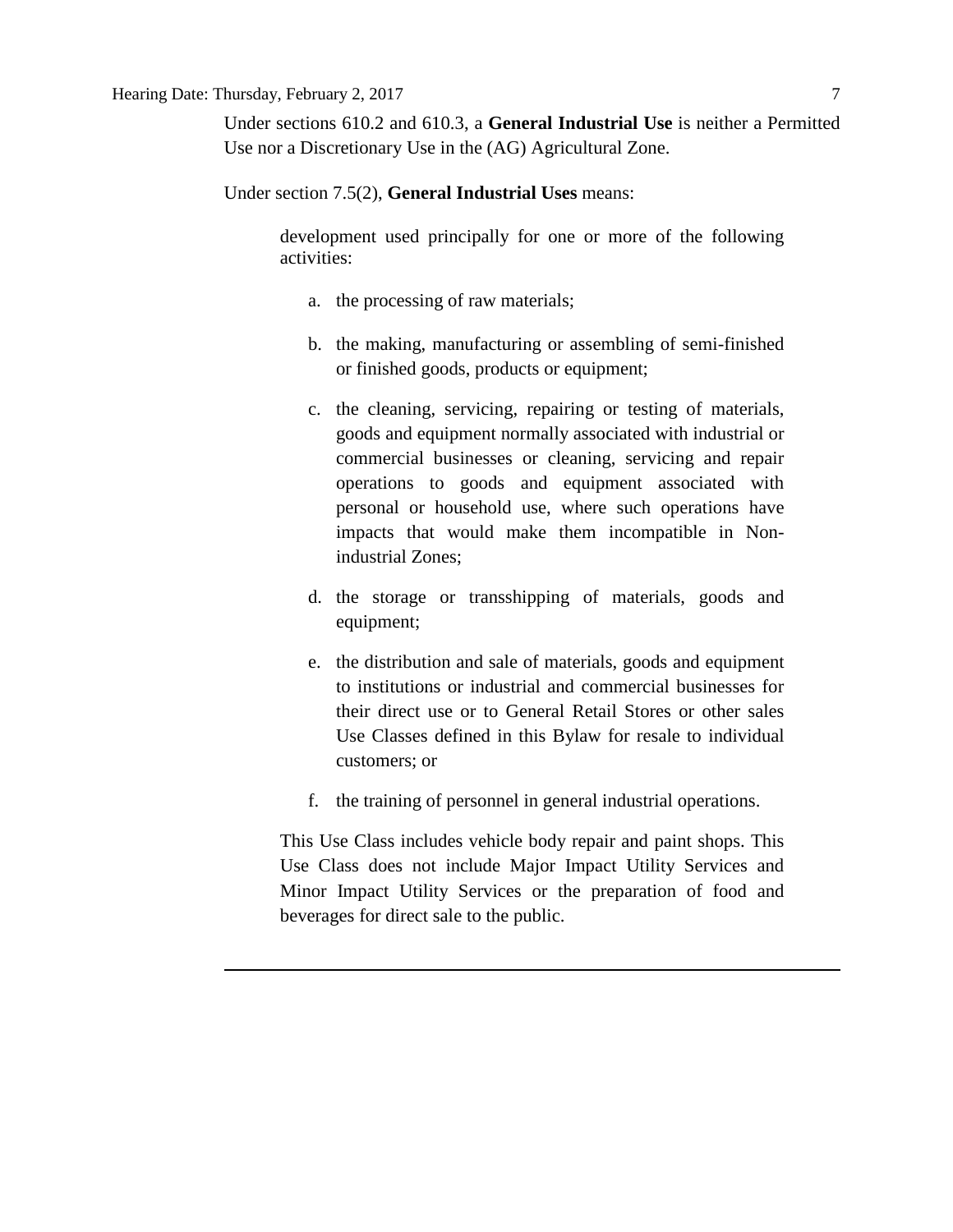## Notice to Applicant/Appellant

Provincial legislation requires that the Subdivision and Development Appeal Board issue its official decision in writing within fifteen days of the conclusion of the hearing. Bylaw No. 11136 requires that a verbal announcement of the Board's decision shall be made at the conclusion of the hearing of an appeal, but the verbal decision is not final nor binding on the Board until the decision has been given in writing in accordance with the *Municipal Government Act*.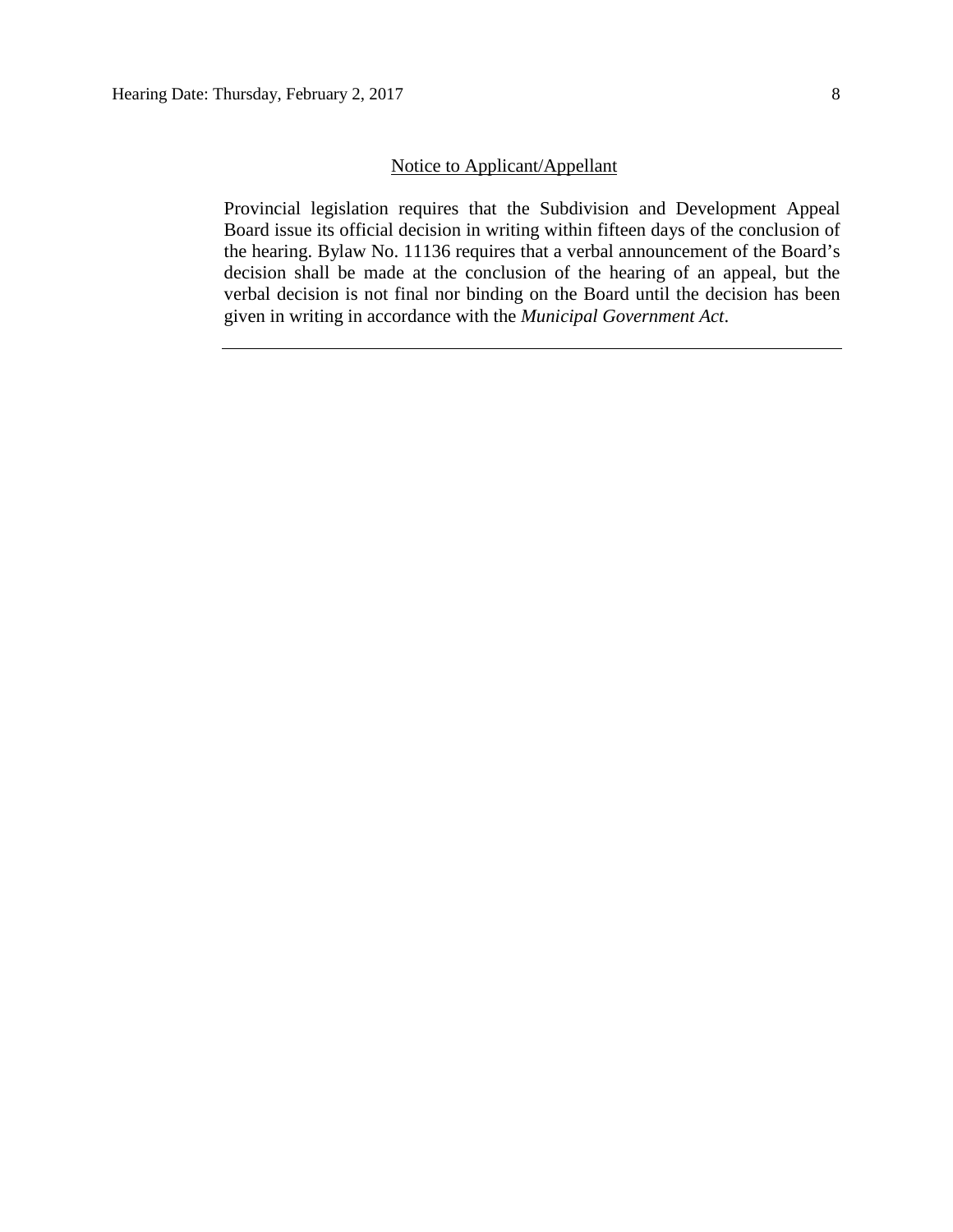# **Önfon** Sustainable

MAILING ADDRESS: 5th Floor, 10250 - 101 Street NW Edmonton, AB T5J 3P4

December 13, 2016

Our File: 227359080-001



Dear Sir/Madam:

A check with Land Titles Office discloses that you are the registered owner(s) of the property located at 1951 - 232 AVENUE NE, legally described as Plan 9723204 Lot 4A.

#### **LAND USE INFRACTION:**

This property is zoned AG (Agricultural Zone) in accordance with Section 610 of the Edmonton Zoning Bylaw. Our investigation revealed that a General Industrial Use (Bulk sand bag filling, storage and shipping of sand) has been developed . An application to permit this development was refused by the City of Edmonton September 2, 2016.

The City of Edmonton has not issued a development permit to develop a General Industrial Use, which is contrary to Section 5.1 of Edmonton Zoning Bylaw 12800 and Section 683 of the Municipal Government Act, R.S.A. 2000, c.M-26.1.

#### ORDER:

Pursuant to Section 645 of the Municipal Government Act, R.S.A. 2000, YOU ARE HEREBY ORDERED TO:

CEASE THE GENERAL INDUSTRIAL USE (BULK SAND BAG FILLING, STORAGE AND SHIPPING OF SAND) AND REMOVE ALL RELATED MATERIALS FROM THE PROPERTY (INCLUDING BUT NOT LIMITED TO: EMPTY AND BAGGED SAND, BULK SAND PILES, SKIDS, COMMERCIAL MACHINERY, ETC.) BEFORE JANUARY 12, 2017.

#### **CONSEQUENCES FOR NON-COMPLIANCE:**

In the event that a person fails to comply with an Order issued under Section 645, Section 646

Page 1 of 4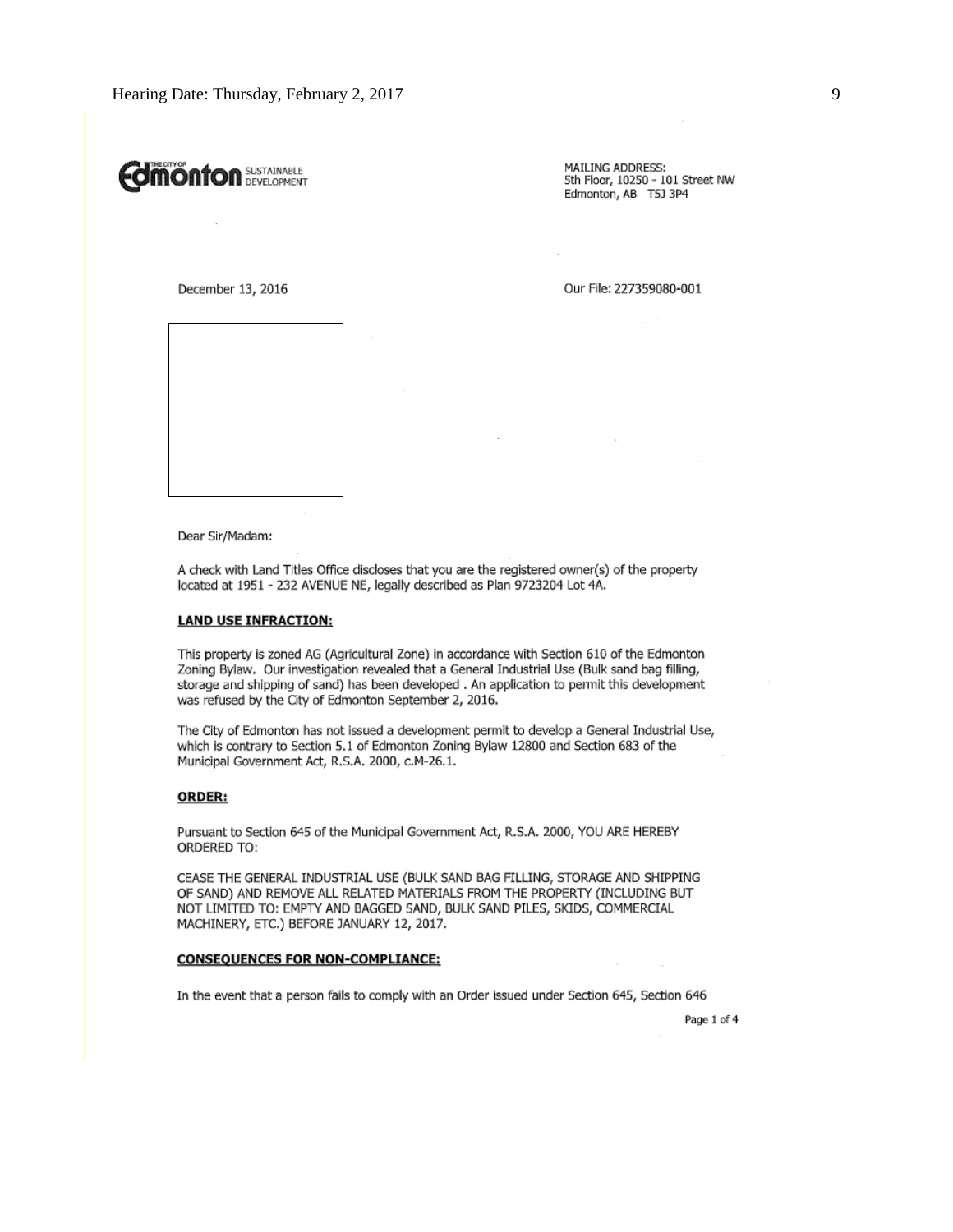of the Municipal Government Act authorizes the City to enter on the land and take any action necessary to carry out the Order. Section 553(1)(h.1) of the Act provides that the costs and expenses of carrying out an order may be added to the tax roll of the property and Section 566(1), subject to subsection (2), a person who is found guilty of an offence under this Act is liable to a fine of not more that \$10,000.00 or to imprisonment for not more than one year, or to both fine and imprisonment.

The property will be inspected January 13, 2017 to determine compliance with this Order.

Failure to comply will result in action as described in Section 646.

YOU ARE HEREBY NOTIFIED THAT IF YOU HAVE NOT:

CEASED THE GENERAL INDUSTRIAL USE (BULK SAND BAG FILLING, STORAGE AND SHIPPING OF SAND) AND REMOVED ALL RELATED MATERIALS FROM THE PROPERTY (INCLUDING BUT NOT LIMITED TO: EMPTY AND BAGGED SAND, BULK SAND PILES, SKIDS, COMMERCIAL MACHINERY, ETC.) BEFORE JANUARY 12, 2017.

the City may carry out the Order by entering onto the land and performing remedial actions pursuant to Section 646, and all the costs and expenses in doing so will be added to the tax roll pursuant to Section 553(1)(h.1) of the Municipal Government Act R.S.A. 2000.

Following are Sections 553, 645, 646, 683, 685 and 686 of the Municipal Government Act, R.S.A. 2000, c.M-26.1, which provides you with the right to appeal this Order and enables the City to add all costs associated with this action to the tax roll of the property.

If you have any questions in regards to this matter, please contact the writer at 780-423-5374.

Regards,

Michael Dovle Development and Zoning Development Services Phone Number: 780-423-5374 Email Address: Michael,Doyle@edmonton,ca

Page 2 of 4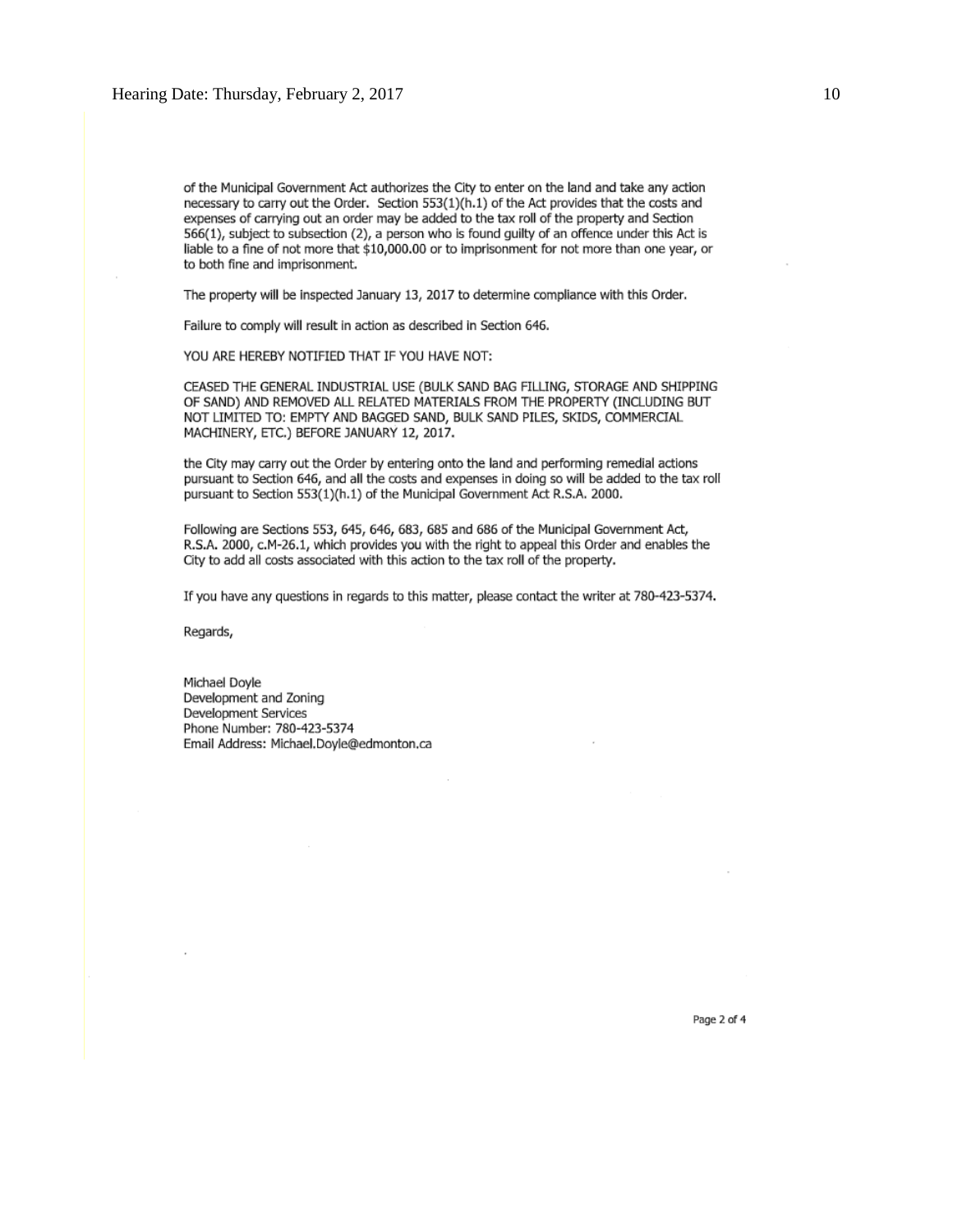$\sim$ 

| Adding                              |  | 553(1) A council may add the following amounts to the tax roll of a parcel of land:                                                                                                                                                                                                                                                                                                                                                         |
|-------------------------------------|--|---------------------------------------------------------------------------------------------------------------------------------------------------------------------------------------------------------------------------------------------------------------------------------------------------------------------------------------------------------------------------------------------------------------------------------------------|
| Amounts<br>Owing to tax<br>roll     |  | (a) unpaid costs referred to in section 35(4) or 39(2) relating to service connections<br>of a municipal public utility that are owing by the owner of the parcel;                                                                                                                                                                                                                                                                          |
|                                     |  | (b) unpaid charges referred to in section 42 for a municipal utility service provided to<br>the parcel by a municipal public utility that are owing by the owner of the parcel;                                                                                                                                                                                                                                                             |
|                                     |  | (c) unpaid expenses and costs referred to in section 549(3), if the parcel?s owner<br>contravened the enactment or bylaw and the contravention occurred on all or a<br>part of the parcel;                                                                                                                                                                                                                                                  |
|                                     |  | (d), (e) repealed 1999 c11 s35;                                                                                                                                                                                                                                                                                                                                                                                                             |
|                                     |  | (f) costs associated with tax recovery proceedings related to the parcel;                                                                                                                                                                                                                                                                                                                                                                   |
|                                     |  | (g) if the municipality has passed a bylaw making the owner of a parcel liable for<br>expenses and costs related to the municipality extinguishing fires on the parcel,<br>unpaid costs and expenses for extinguishing fires on the parcel;                                                                                                                                                                                                 |
|                                     |  | (g,1) if the municipality has passed a bylaw requiring the owner or occupant of a<br>parcel to keep the sidewalks adjacent to the parcel clear of snow and ice, unpaid<br>expenses and costs incurred by the municipality for removing the snow and ice<br>in respect of the parcel;                                                                                                                                                        |
|                                     |  | (h) unpaid costs awarded by a composite assessment review board under section<br>468.1 or the Municipal Government Board under section 501, if the composite<br>assessment review board or the Municipal Government Board has awarded costs<br>against the owner of the parcel in favour of the municipality and the matter<br>before the composite assessment review board or the Municipal Government<br>Board was related to the parcel; |
|                                     |  | (h.1) the expenses and costs of carrying out an order under section 646;                                                                                                                                                                                                                                                                                                                                                                    |
|                                     |  | (i) any other amount that may be added to the tax roll under an enactment.                                                                                                                                                                                                                                                                                                                                                                  |
| Stop order                          |  | 645(1) Despite section 545, if a development authority finds that a development, land<br>use or use of a building is not in accordance with                                                                                                                                                                                                                                                                                                 |
|                                     |  | (a) this Part or a land use bylaw or regulations under this Part, or                                                                                                                                                                                                                                                                                                                                                                        |
|                                     |  | (b) a development permit or subdivision approval,                                                                                                                                                                                                                                                                                                                                                                                           |
|                                     |  | the development authority may act under subsection (2).                                                                                                                                                                                                                                                                                                                                                                                     |
|                                     |  | (2) If subsection (1) applies, the development authority may, by written notice, order the<br>owner, the person in possession of the land or building or the person responsible for<br>the contravention, or any or all of them, to                                                                                                                                                                                                         |
|                                     |  | (a) stop the development or use of the land or building in whole or in part as<br>directed by the notice,                                                                                                                                                                                                                                                                                                                                   |
|                                     |  | (b) demolish, remove or replace the development, or                                                                                                                                                                                                                                                                                                                                                                                         |
|                                     |  | (c) carry out any other actions required by the notice so that the development or<br>use of the land or building complies with this Part, the land use bylaw or<br>regulations under this Part, a development permit or a subdivision approval,<br>within the time set out in the notice.                                                                                                                                                   |
|                                     |  | (3) A person who receives a notice referred to in subsection (2) may appeal to the<br>subdivision and development appeal board in accordance with section 685.                                                                                                                                                                                                                                                                              |
| <b>Enforcement of</b><br>stop order |  | 646(1) If a person fails or refuses to comply with an order directed to the person under<br>section 645 or an order of a subdivision and development appeal board under<br>section 687, the municipality may, in accordance with section 542, enter on the<br>land or building and take any action necessary to carry out the order.                                                                                                        |
|                                     |  | (2) A municipality may register a caveat under the Land Titles Act in respect of an order                                                                                                                                                                                                                                                                                                                                                   |

referred to in subsection (1) against the certificate of title for the land that is the subject of the order.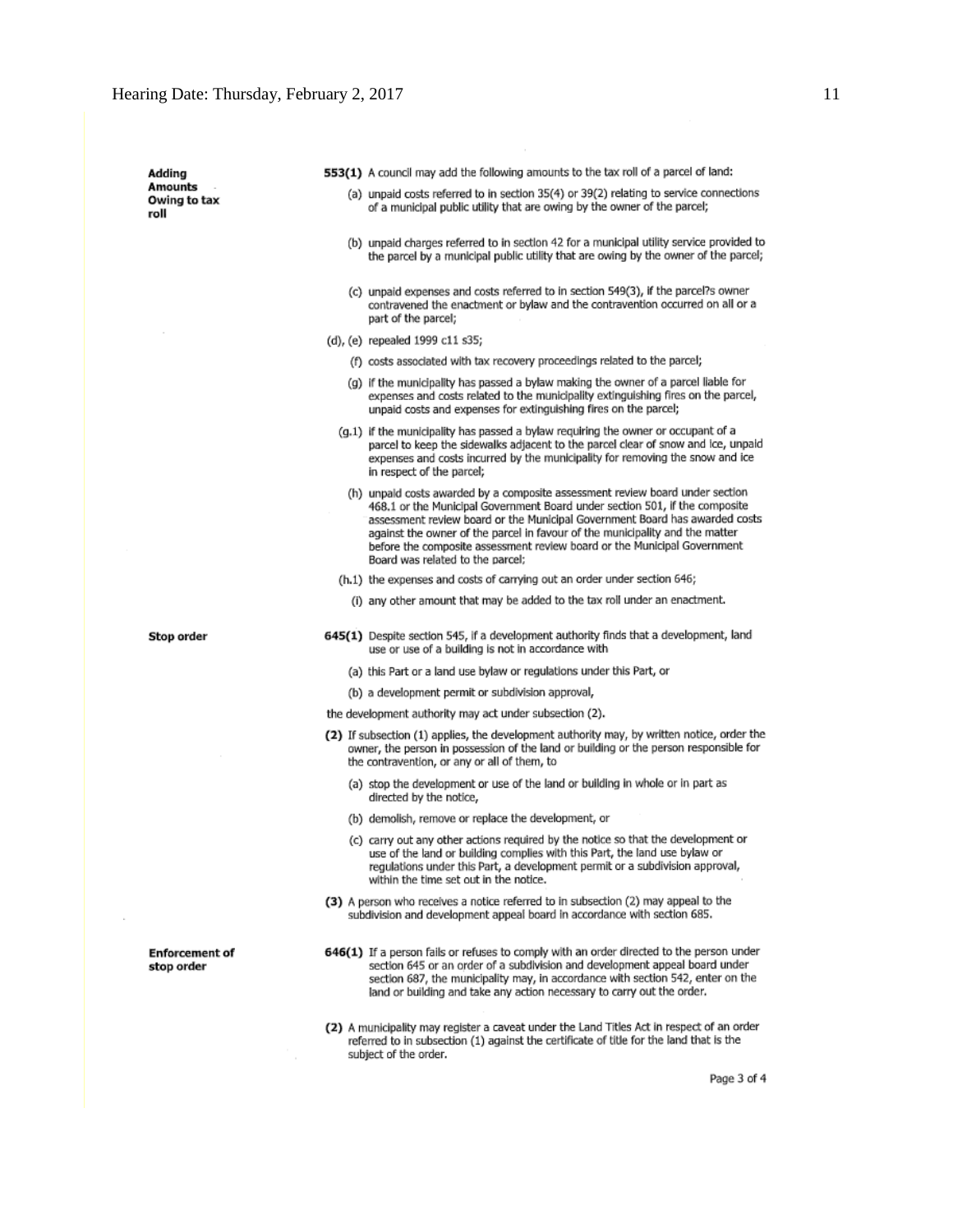| (3) If a municipality registers a caveat under subsection (2), the municipality must |
|--------------------------------------------------------------------------------------|
| discharge the caveat when the order has been complied with.                          |

Except as otherwise provided in a land use bylaw, a person may not commence any development unless the person has been issued a development permit in

Permit

Appeals

**Grounds for** appeal

685(1) If a development authority

683

- (a) fails or refuses to issue a development permit to a person,
- (b) issues a development permit subject to conditions, or

respect of it pursuant to the land use bylaw.

(c) issues an order under section 645,

the person applying for the permit or affected by the order under section 645 may appeal to the subdivision and development appeal board.

- (2) In addition to an applicant under subsection (1), any person affected by an order, decision or development permit made or issued by a development authority may appeal to the subdivision and development appeal board.
- (3) Despite subsections (1) and (2), no appeal lies in respect of the issuance of a development permit for a permitted use unless the provisions of the land use bylaw were relaxed, varied or misinterpreted.
- 686(1) A development appeal to a subdivision and development appeal board is commenced by filing a notice of the appeal, containing reasons, with the board within 14 days,

(a) in the case of an appeal made by a person referred to in section 685(1), after

- (i) the date on which the person is notified of the order or decision or the issuance of the development permit, or
- (ii) if no decision is made with respect to the application within the 40-day period or within any extension under section 684, the date the period or extension expires,

or

- (b) in the case of an appeal made by a person referred to in section 685(2), after the date on which the notice of the issuance of the permit was given in accordance with the land use bylaw.
- (2) The subdivision and development appeal board must hold an appeal hearing within 30 days after receipt of a notice of appeal.
- (3) The subdivision and development appeal board must give at least 5 days? notice in writing of the hearing
	- (a) to the appellant,
	- (b) to the development authority whose order, decision or development permit is the subject of the appeal, and
	- (c) to those owners required to be notified under the land use bylaw and any other person that the subdivision and development appeal board considers to be affected by the appeal and should be notified.
- (4) The subdivision and development appeal board must make available for public inspection before the commencement of the hearing all relevant documents and materials respecting the appeal, including
	- (a) the application for the development permit, the decision and the notice of appeal, or
	- (b) the order under section 645.
- (5) In subsection (3), "owner" means the person shown as the owner of land on the assessment roll prepared under Part 9.

Page 4 of 4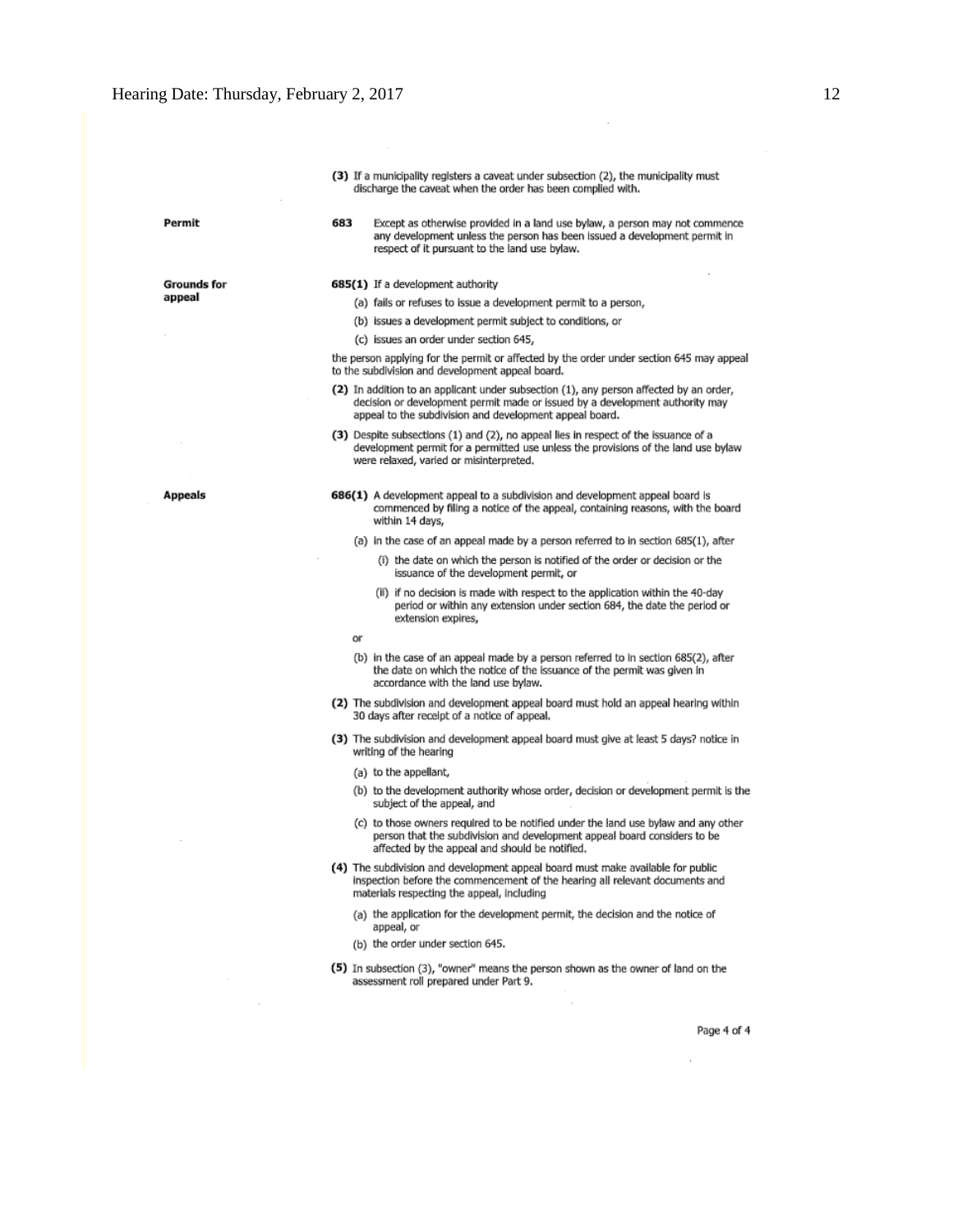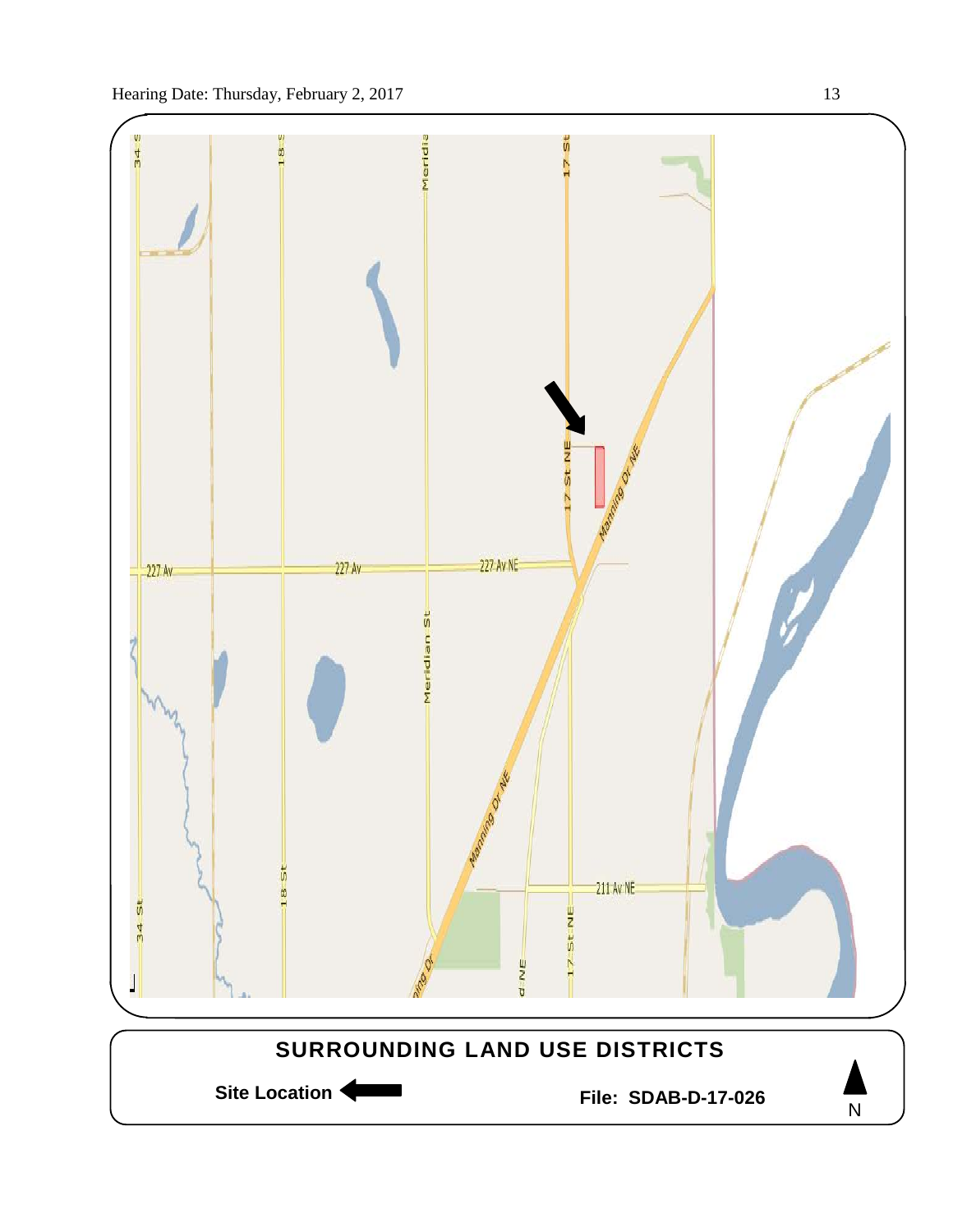#### ITEM II: 11:00 A.M. FILE: SDAB-D-17-027

## AN APPEAL FROM THE DECISION OF THE DEVELOPMENT OFFICER BY AN ADJACENT PROPERTY OWNER

### APPELLANT:

ADDRESS OF APPELLANT: 4111 – 37A Avenue NW

APPLICATION NO.: 236959342-001

APPLICATION TO: Operate a Major Home Based Business (Administration Office for Drywalling company - Best Drywall & Insulation Ltd.), expires December 19, 2021

DECISION OF THE DEVELOPMENT AUTHORITY: Approved with Notices

DECISION DATE: December 19, 2016

DATE OF APPEAL: January 10, 2017

RESPONDENT:

ADDRESS OF RESPONDENT: 4116 - 37A Avenue NW

MUNICIPAL DESCRIPTION OF SUBJECT PROPERTY: 4116 - 37A Avenue NW

OVERLAY: N/A

NOTIFICATION PERIOD: December 27, 2016 through January 10, 2017

LEGAL DESCRIPTION: Plan 9722830 Blk 44 Lot 36

ZONE: RSL-Residential Small Lot Zone

STATUTORY PLAN: Burnewood Neighbourhood Area Structure Plan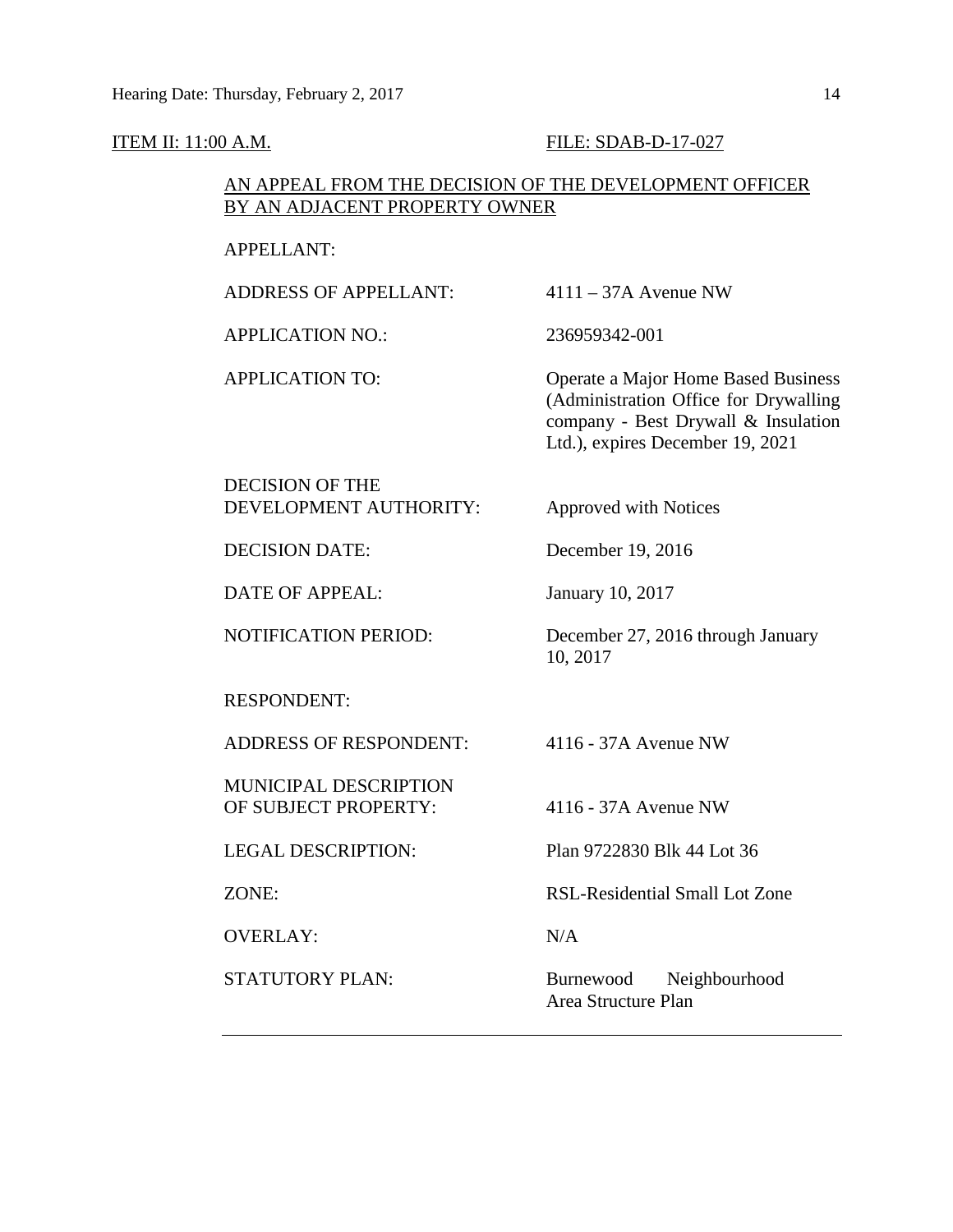*Grounds for Appeal*

The Appellant provided the following reasons for appealing the decision of the Development Authority:

> This company has been working from this address for years. I am not sure how getting a Major Home Business permit will change their practices.

Some past/current concerns:

Excessive idling in all seasons when on/off loading supplies and workers

Drivers drive up other residential driveways, damaging city sidewalks and personal driveways (I am sure they are not responsible for all the damage, but their vehicle is the heaviest and the damage occurred after they moved in)

Drivers block other residential driveways when on/off loading or even they have just parked and blocked other driveways.

If their driveway is full (due to personal vehicles) they will park their over-sized vehicle on the street, impeding two way traffic flow in the neighbourhood.

The trailer is an eyesore (other business vehicles are in the neighbourhood but they park in their garage.)

The above reasons reduce the property value of the houses in the neighbourhood (especially in today's market) and that is why I think the permit should be refused.

#### *General Matters*

#### **Appeal Information:**

The *Municipal Government Act*, RSA 2000, c M-26 states the following:

#### **Grounds for Appeal**

**685(1)** If a development authority

(a) fails or refuses to issue a development permit to a person,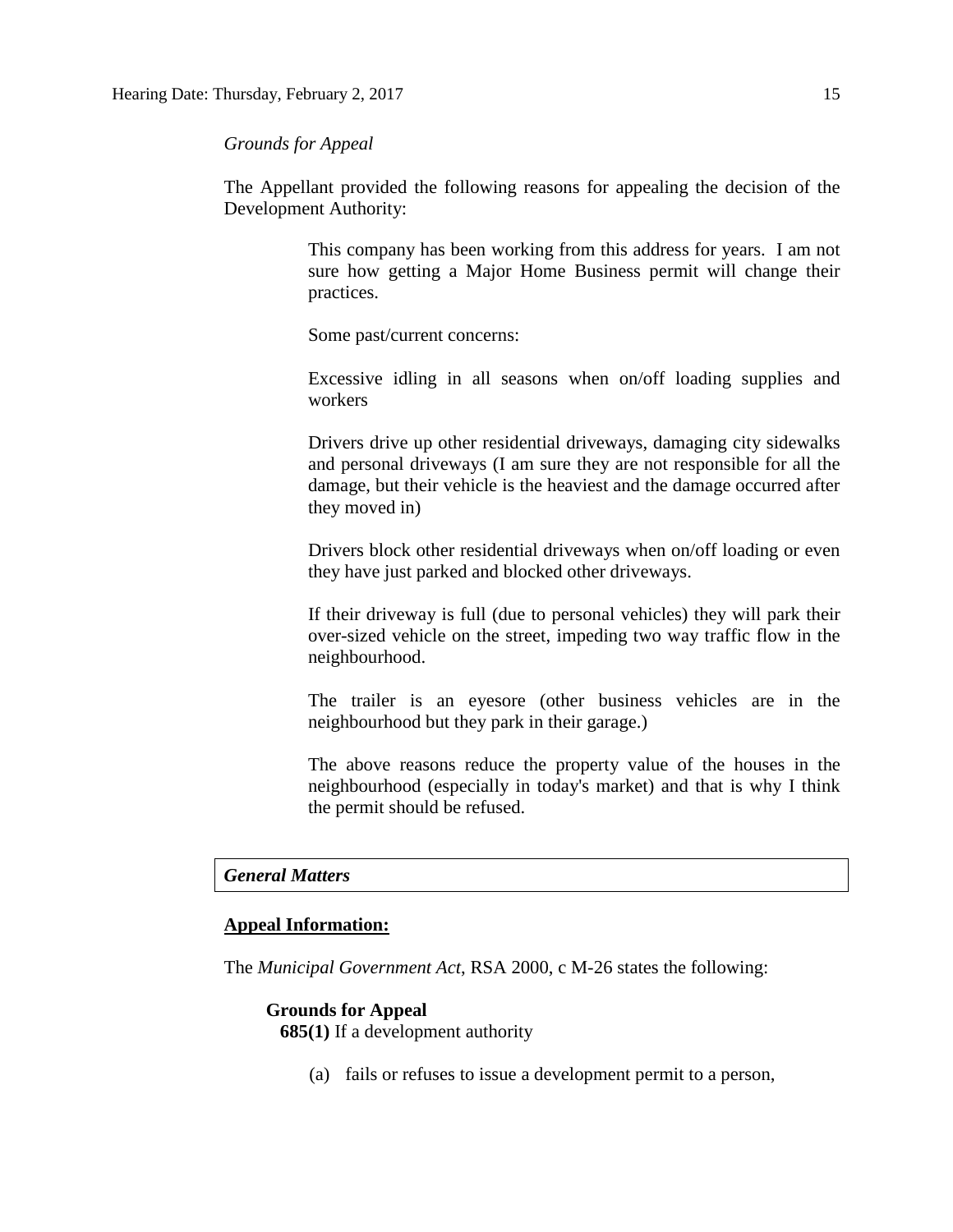- (b) issues a development permit subject to conditions, or
- (c) issues an order under section 645,

the person applying for the permit or affected by the order under section 645 may appeal to the subdivision and development appeal board.

**(2)** In addition to an applicant under subsection (1), any person affected by an order, decision or development permit made or issued by a development authority may appeal to the subdivision and development appeal board.

## **Appeals**

- **686(1)** A development appeal to a subdivision and development appeal board is commenced by filing a notice of the appeal, containing reasons, with the board within 14 days,
	- (a) in the case of an appeal made by a person referred to in section 685(1), after
		- (i) the date on which the person is notified of the order or decision or the issuance of the development permit, or
		- …
	- (b) in the case of an appeal made by a person referred to in section 685(2), after the date on which the notice of the issuance of the permit was given in accordance with the land use bylaw.

#### **Hearing and Decision**

**687(3)** In determining an appeal, the subdivision and development appeal board

…

…

(a.1) must comply with the land use policies and statutory plans and, subject to clause (d), the land use bylaw in effect;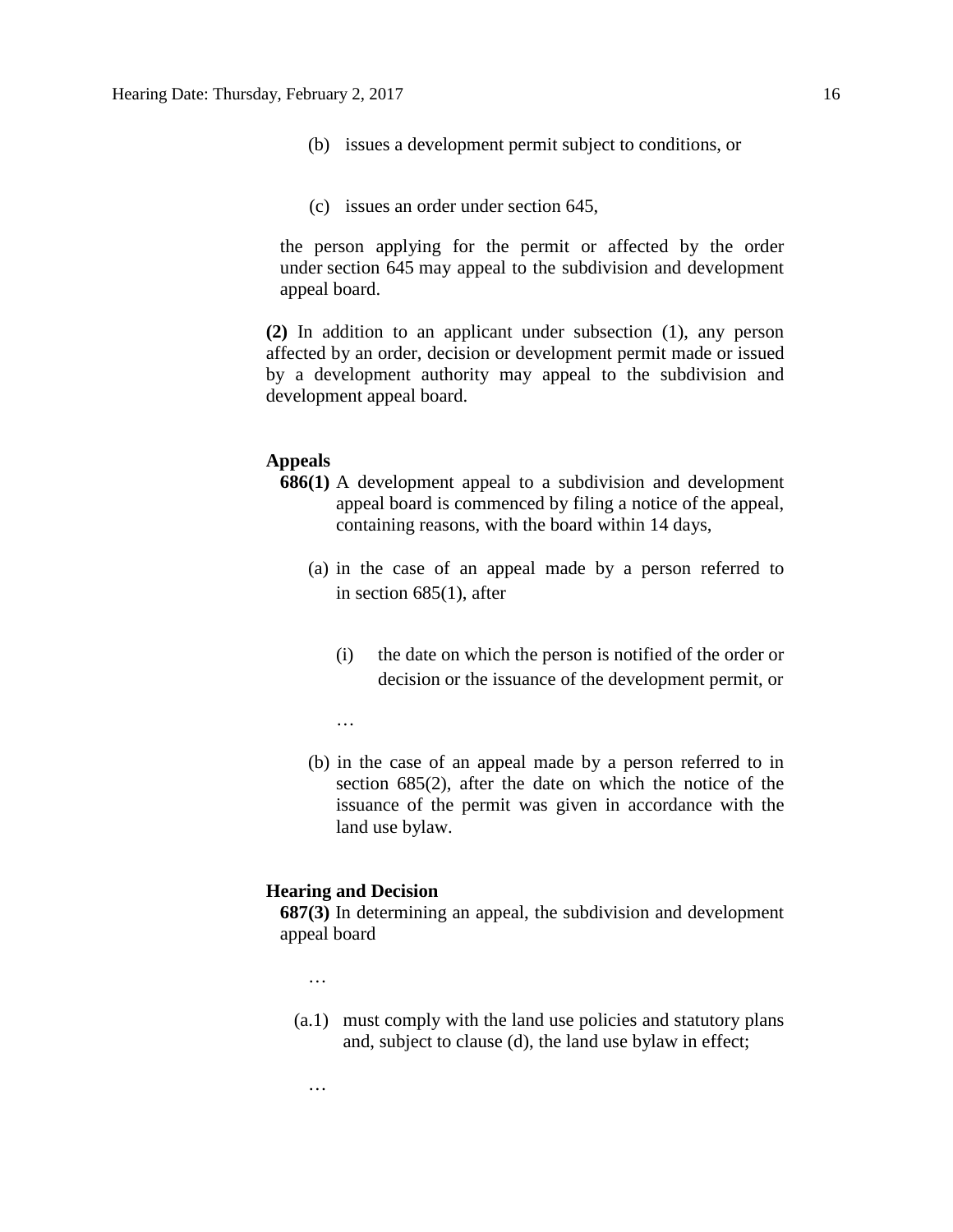- (c) may confirm, revoke or vary the order, decision or development permit or any condition attached to any of them or make or substitute an order, decision or permit of its own;
- (d) may make an order or decision or issue or confirm the issue of a development permit even though the proposed development does not comply with the land use bylaw if, in its opinion,
	- (i) the proposed development would not
		- (A) unduly interfere with the amenities of the neighbourhood, or
		- (B) materially interfere with or affect the use, enjoyment or value of neighbouring parcels of land,

and

(ii) the proposed development conforms with the use prescribed for that land or building in the land use bylaw.

#### **General Provisions from the** *Edmonton Zoning Bylaw:*

Under section 115.3(6), a **Major Home Based Business** is a **Discretionary Use** in the RSL Residential Small Lot Zone.

Under section 7.3(7), **Major Home Based Business** means:

development consisting of the use of an approved Dwelling or Accessory building by a resident of that Dwelling for one or more businesses such businesses may generate more than one business associated visit per day. The business use must be secondary to the residential Use of the building and shall not change the residential character of the Dwelling or Accessory building. The Dwelling may be used as a workplace by a non-resident. This Use Class includes Bed and Breakfast Operations but does not include General Retail Sales.

Section 115.1 state that the **General Purpose** of the **RSL Residential Small Lot Zone** is to provide for smaller lot Single Detached Housing with attached Garages in a suburban setting that provides the opportunity for the more efficient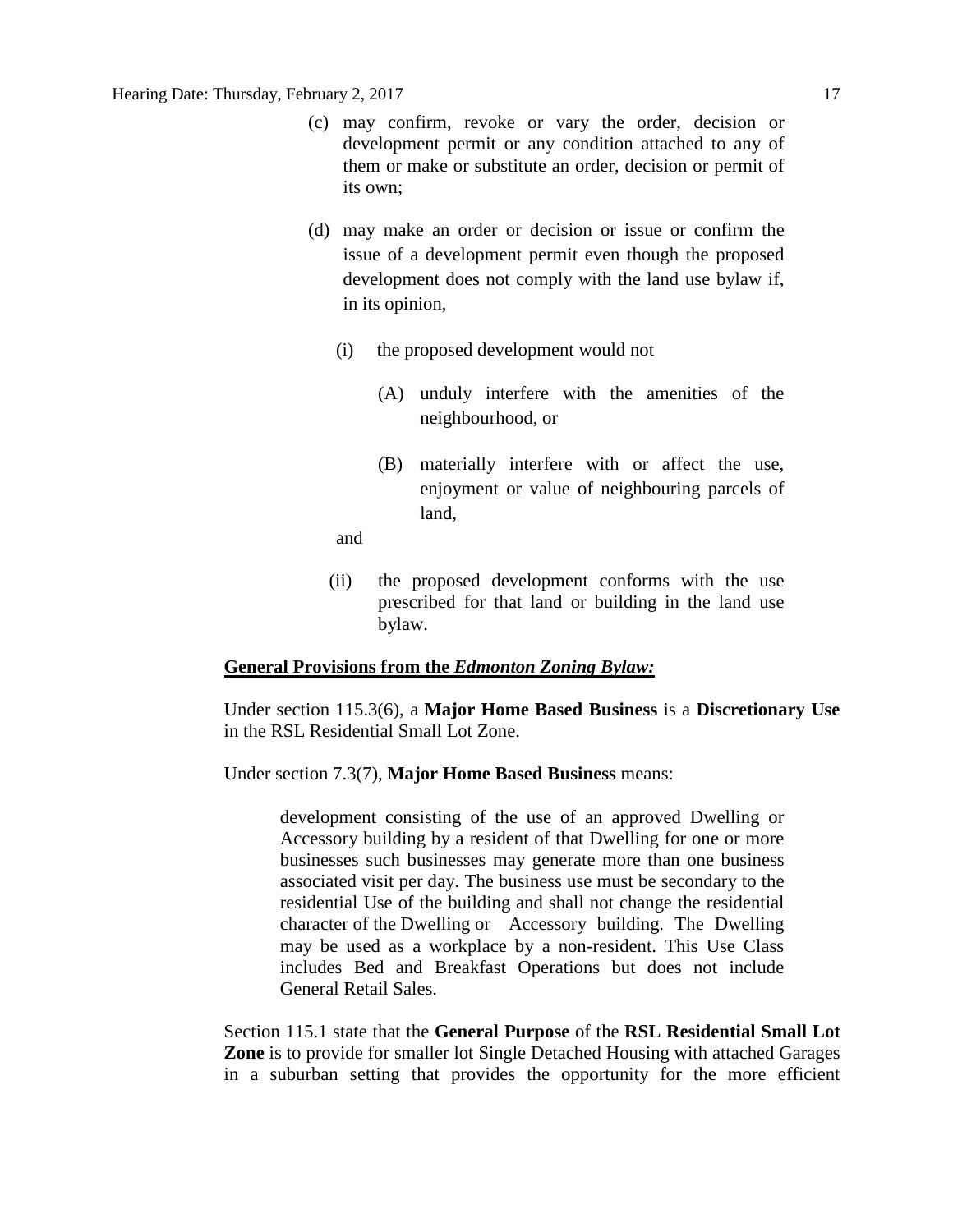utilization of undeveloped suburban areas and includes the opportunity for Secondary Suites.

## **Development Officer's Determination:**

Discretionary Use - Major Home Based Business is approved as a Discretionary Use (Section 115.3.6).

Note: This business is considered major due to the storage of a trailer and business materials in the front attached Garage.

## *Major Home Based Business Regulations*

## 75. Major Home Based Business

A [Major Home Based Business](javascript:void(0);) shall comply with the following regulations:

- 1. there shall be no exterior display or advertisement other than an identification plaque or Sign a maximum of 20 [centime](javascript:void(0);)tres by 30.5 [centimetres i](javascript:void(0);)n size located on the Dwelling;
- 2. there shall be no mechanical or electrical equipment used that creates external noise, or visible and audible interference with home electronics equipment in adjacent Dwellings;
- 3. the Major Home Based Business shall not generate pedestrian or vehicular traffic, or parking, in excess of that which is characteristic of the Zone in which it is located:
- 4. the number of non-resident employees or business partners working on-site shall not exceed two at any one time;
- 5. there shall be no outdoor business activity, or outdoor storage of material or equipment associated with the business. Indoor storage related to the business activity shall be allowed in either the Dwelling or Accessory buildings;
- 6. the Major Home Based Business shall not change the principal character or external appearance of the [Dwelling](javascript:void(0);) or [Accessory](javascript:void(0);) buildings;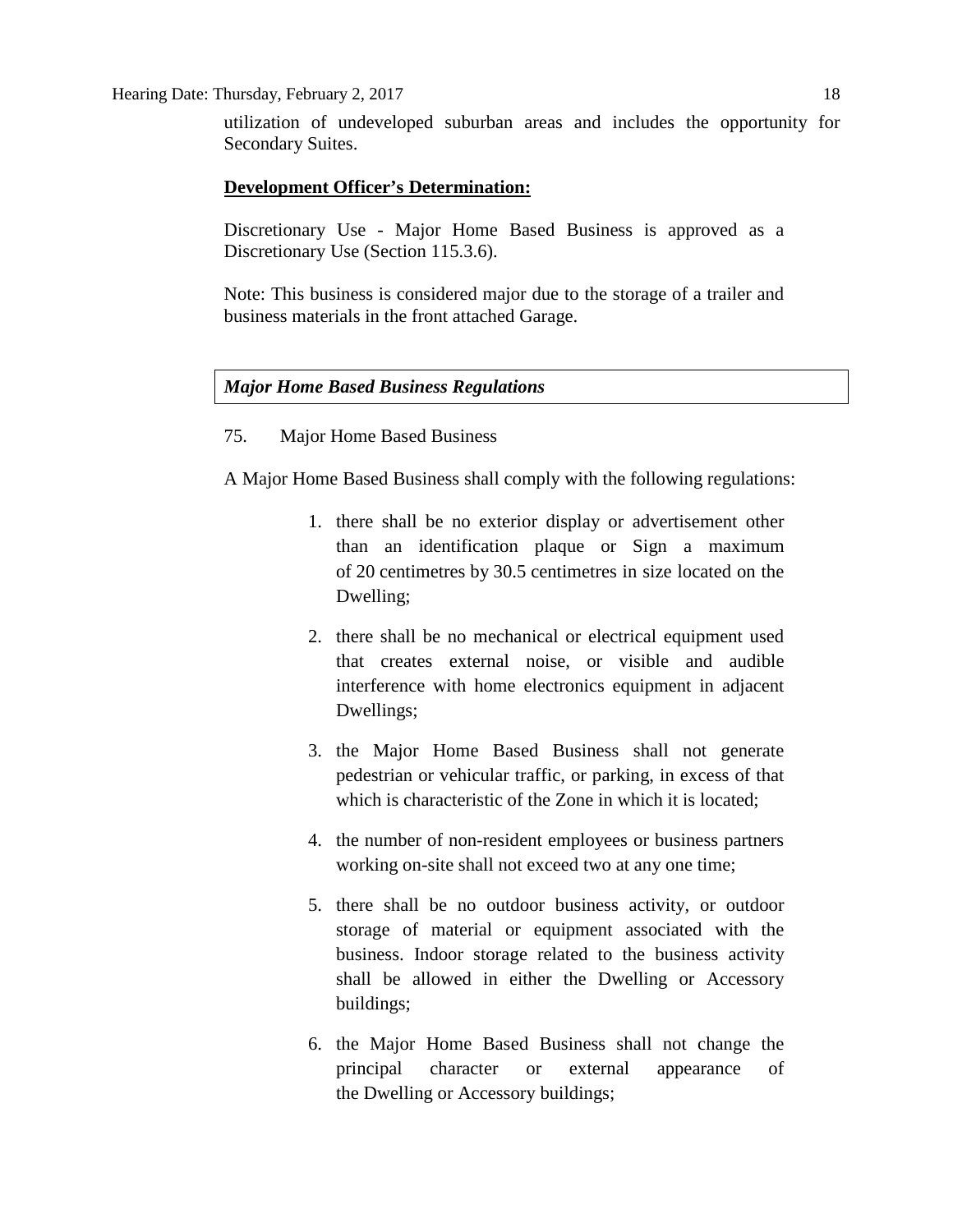- 7. a Bed and Breakfast Operation, operating as a Major Home Based Business shall have a maximum of two Sleeping Units. Cooking facilities shall not be located within the Sleeping Units. In addition to any other parking requirements of this Bylaw, one additional parking space shall be provided for each Sleeping Unit;
- 8. in addition to the information requirements of [subsection](http://webdocs.edmonton.ca/InfraPlan/zoningbylaw/ZoningBylaw/Part1/Administrative/13__Development_Application_Submissions.htm)  [13.1](http://webdocs.edmonton.ca/InfraPlan/zoningbylaw/ZoningBylaw/Part1/Administrative/13__Development_Application_Submissions.htm) of this Bylaw, each application for a Development Permit for the Use Class Major Home Based Business shall include a description of the business to be undertaken at the premises, an indication of the number of business visits per week, provision for parking, and where any materials or equipment associated with the business use are to be stored; and
- 9. the [Major Home Based Business](javascript:void(0);) shall not be allowed if, in the opinion of the Development Officer, such Use would be more appropriately located in a Commercial or Industrial Zone having regard for the overall compatibility of the Use with the residential character of the area.
- 10. a Major Home Based Business shall not be allowed within the same principal Dwelling containing a Secondary Suite or within the same Site containing a Garage Suite or a Garden Suite and an associated principal Dwelling, unless the Home Based Business is a Bed and Breakfast Operation and the Secondary Suite or the Garage Suite or the Garden Suite is an integral part of the Bed and Breakfast Operation.

#### Notice to Applicant/Appellant

Provincial legislation requires that the Subdivision and Development Appeal Board issue its official decision in writing within fifteen days of the conclusion of the hearing. Bylaw No. 11136 requires that a verbal announcement of the Board's decision shall be made at the conclusion of the hearing of an appeal, but the verbal decision is not final nor binding on the Board until the decision has been given in writing in accordance with the *Municipal Government Act*.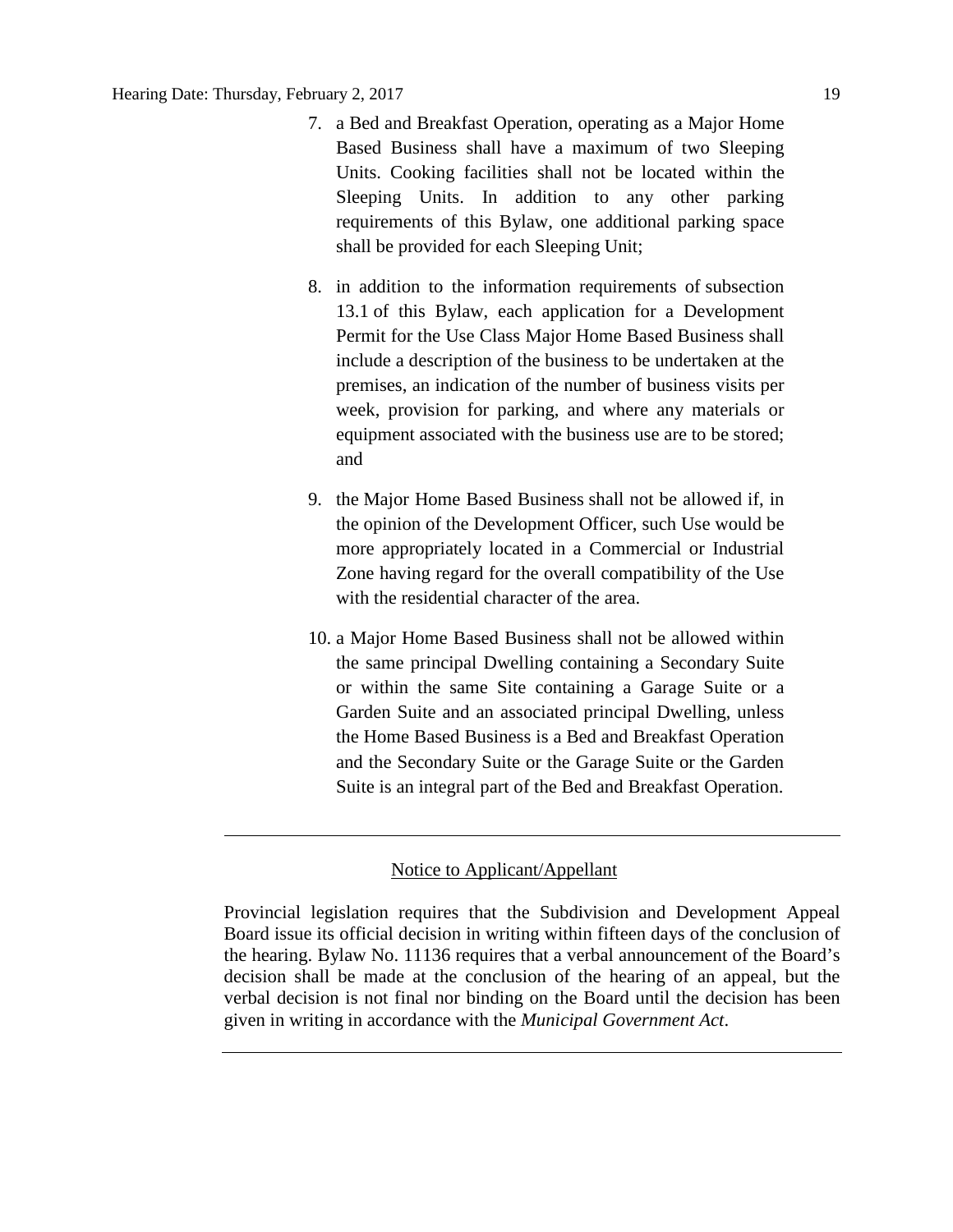| <b>mónfon</b>                                                                                      | Project Number: 236959342-001<br><b>Application Date:</b><br>DEC 06, 2016<br>Printed:<br>December 19, 2016 at 3:07 PM<br>1 of 3<br>Page:                                                  |
|----------------------------------------------------------------------------------------------------|-------------------------------------------------------------------------------------------------------------------------------------------------------------------------------------------|
|                                                                                                    | <b>Home Occupation</b>                                                                                                                                                                    |
| the limitations and conditions of this permit, of the Edmonton Zoning Bylaw 12800 as amended.      | This document is a record of a Development Permit application, and a record of the decision for the undertaking described below, subject to                                               |
| Applicant                                                                                          | Property Address(es) and Legal Description(s)<br>4116 - 37A AVENUE NW<br>Plan 9722830 Blk 44 Lot 36                                                                                       |
| <b>Scope of Permit</b><br>LTD), expires December 19, 2021.                                         | To operate a Major Home Based Business (Administration Office for Drywalling company - BEST DRYWALL & INSULATION                                                                          |
| <b>Permit Details</b>                                                                              |                                                                                                                                                                                           |
| # of businesss related visits/day: 0<br>Administration Office Only?: Y<br>Class of Permit: Class B | # of vehicles at one time: 0<br>Business has Trailers or Equipment?: Y<br>Description of Business: Administration office only for<br>drywalling company, minor storage in<br>garage only. |
| Do you live at the property?: Y<br>Outdoor storage on site?: N                                     | Expiry Date: 2021-12-19 00:00:00                                                                                                                                                          |
| I/We certify that the above noted details are correct.<br>Applicant signature;                     |                                                                                                                                                                                           |
| <b>Development Permit Decision</b><br>Approved                                                     |                                                                                                                                                                                           |
|                                                                                                    |                                                                                                                                                                                           |
|                                                                                                    |                                                                                                                                                                                           |
|                                                                                                    |                                                                                                                                                                                           |
|                                                                                                    |                                                                                                                                                                                           |
|                                                                                                    |                                                                                                                                                                                           |
|                                                                                                    |                                                                                                                                                                                           |
| ×                                                                                                  |                                                                                                                                                                                           |
|                                                                                                    | The permit holder is advised to read the reverse for important information concerning this decision.                                                                                      |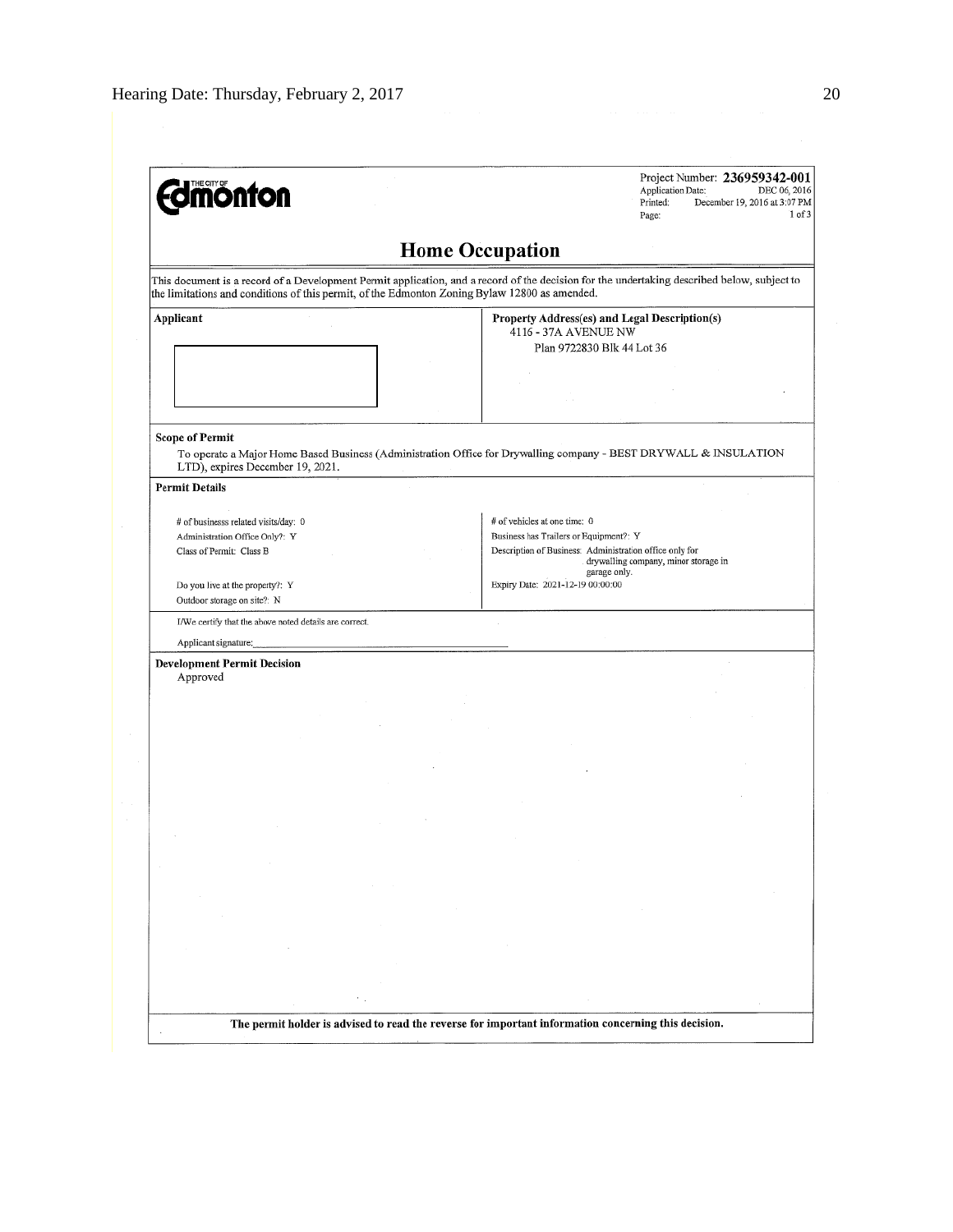| Project Number: 236959342-001<br><b>monton</b><br>DEC 06, 2016<br>Application Date:<br>December 19, 2016 at 3:07 PM<br>Printed:<br>$2$ of $3$<br>Page:                                                                                                                                                                                                                                                      |
|-------------------------------------------------------------------------------------------------------------------------------------------------------------------------------------------------------------------------------------------------------------------------------------------------------------------------------------------------------------------------------------------------------------|
| <b>Home Occupation</b>                                                                                                                                                                                                                                                                                                                                                                                      |
| <b>Subject to the Following Conditions</b><br>Unless otherwise stated, all references to "section numbers" refer to the authority under the Edmonton Zoning Bylaw #12800, as<br>amended.                                                                                                                                                                                                                    |
| 1. The business owner must live at the site. The business use must be secondary to the residential use of the building and shall not<br>change the residential character of the Dwelling or Accessory Building (Section 7.3(7)).                                                                                                                                                                            |
| 2. There shall be no exterior display or advertisement other than an identification plaque or sign a maximum of 20 cm (8") x 30.5<br>cm (12") in size located on the dwelling (Section 75.1).                                                                                                                                                                                                               |
| 3. The Major Home Based Business shall not generate pedestrian or vehicular traffic, or parking, in excess of that which is<br>characteristic of the Zone in which it is located (Section 75.3).                                                                                                                                                                                                            |
| 4. No non-resident employees or business partners shall work on-site.                                                                                                                                                                                                                                                                                                                                       |
| 5. There shall be no visits associated with the business.                                                                                                                                                                                                                                                                                                                                                   |
| 6. The site shall not be used as a daily rendezvous for employees or business partners.                                                                                                                                                                                                                                                                                                                     |
| 7. There shall be no outdoor business activities, or outdoor storage of material or equipment associated with the business (Section<br>75.5).                                                                                                                                                                                                                                                               |
| 8. No offensive noise, odour, vibration, smoke, litter, heat or other objectionable effect shall be produced.                                                                                                                                                                                                                                                                                               |
| 9. Fabrications of business related materials are prohibited.                                                                                                                                                                                                                                                                                                                                               |
| 10. All commercial and industrial equipment, including but not limited to Bobcats, are not permitted at the site. The equipment<br>shall be stored at an approved storage facility.                                                                                                                                                                                                                         |
| 11. All commercial, industrial and overweight vehicles shall be parked at an approved storage facility. The Development Permit<br>may be revoked if any commercial, industrial and overweight vehicles are parked or stored at the residential site.                                                                                                                                                        |
| 12. One non-enclosed trailer with less than 4500kg gross vehicle weight shall be parked inside the front attached Garage at all<br>times when not at a jobsite.                                                                                                                                                                                                                                             |
| 13. All parking for the Dwelling and Home Based Business must be accommodated on site.                                                                                                                                                                                                                                                                                                                      |
| 14. This Development Permit may be cancelled at any time if the Home Based Business as stated in the Permit Details changes<br>(Section 17.2).                                                                                                                                                                                                                                                              |
| 15. This approval is for a 5 year period from the date of this decision. A new Development Permit must be obtained to continue to<br>operate the business from this location. This Development Permit expires on December 19, 2021.                                                                                                                                                                         |
| Notes:                                                                                                                                                                                                                                                                                                                                                                                                      |
| 1. An approved Development Permit means that the proposed development has been reviewed against the provisions of this<br>bylaw. It does not remove obligations to conform with other legislation, bylaws or land title instruments such as the Municipal<br>Government Act, the Edmonton Building Permit Bylaw or any caveats, covenants or easements that might be attached to the Site<br>(Section 5.2). |
| 2. This Development Permit is not a Business License.                                                                                                                                                                                                                                                                                                                                                       |
| 3. Subject to the right of appeal. The permit is not valid until the required Notification Period expires (date noted below in<br>accordance with Section 21.1 and 17.1).                                                                                                                                                                                                                                   |
| The permit holder is advised to read the reverse for important information concerning this decision.                                                                                                                                                                                                                                                                                                        |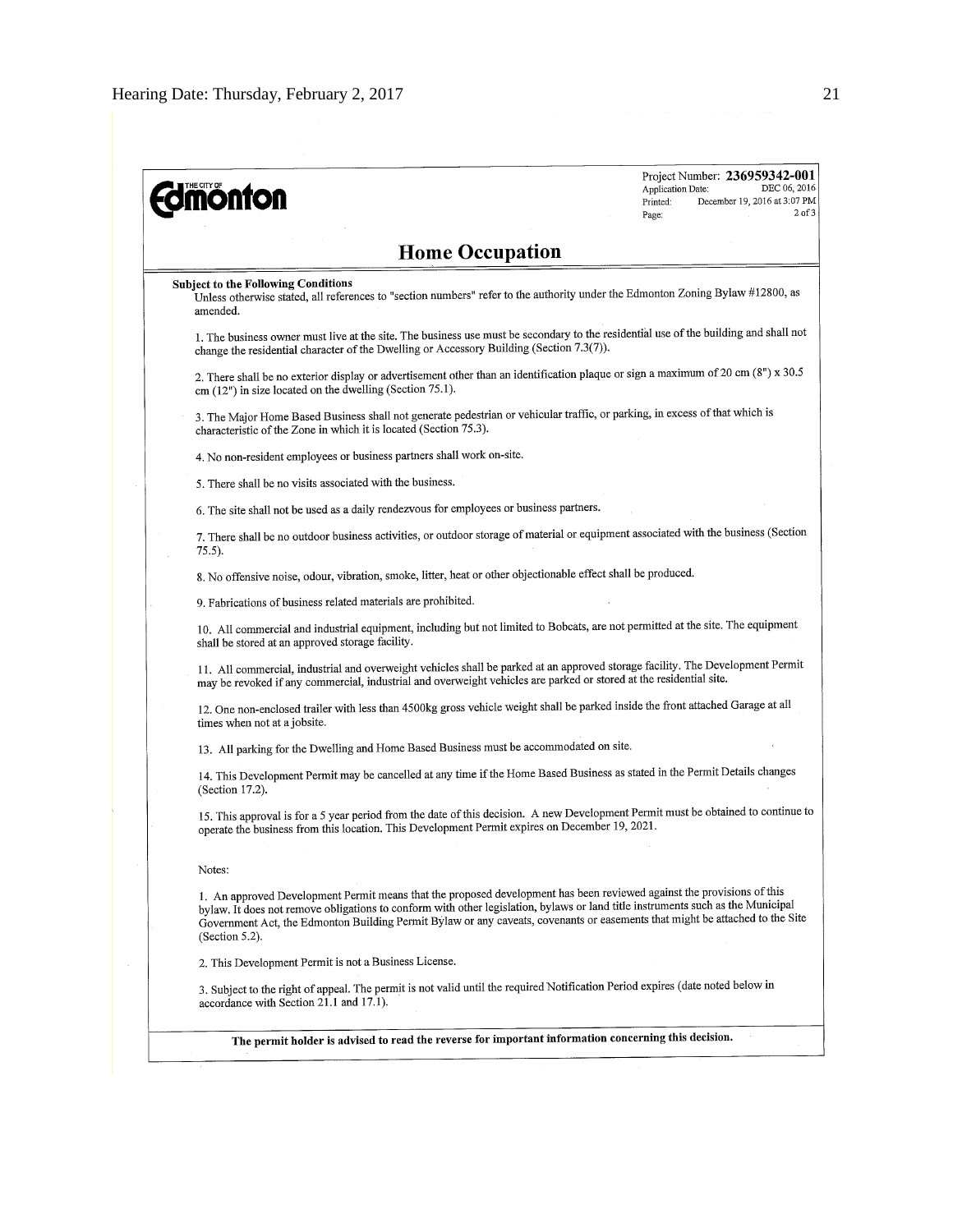| <b>mönton</b>                                                                                                                                                                                                                                                                                                                                                                                                                   |                                              |                                                                  |                      | Application Date:<br>Printed:<br>Page: | Project Number: 236959342-001<br>DEC 06, 2016<br>December 19, 2016 at 3:07 PM<br>3 of 3 |
|---------------------------------------------------------------------------------------------------------------------------------------------------------------------------------------------------------------------------------------------------------------------------------------------------------------------------------------------------------------------------------------------------------------------------------|----------------------------------------------|------------------------------------------------------------------|----------------------|----------------------------------------|-----------------------------------------------------------------------------------------|
|                                                                                                                                                                                                                                                                                                                                                                                                                                 |                                              | <b>Home Occupation</b>                                           |                      |                                        |                                                                                         |
| Variances<br>Discretionary Use - Major Home Based Business is approved as a Discretionary Use (Section 115.3.6).<br>Note: This business is considered major due to the storage of a trailer and business materials in the front attached Garage.<br><b>Rights of Appeal</b><br>This approval is subject to the right of appeal as outlined in Chapter 24, Section 683 through 689 of the Municipal Government<br>Amendment Act. |                                              |                                                                  |                      |                                        |                                                                                         |
| Issue Date: Dec 19, 2016<br>Notice Period Begins: Dec 27, 2016                                                                                                                                                                                                                                                                                                                                                                  |                                              | Development Authority: VANDERHOEK, HEATHER<br>Ends: Jan 10, 2017 |                      | Signature:                             |                                                                                         |
| Fees<br>Dev. Application Fee<br>Total GST Amount:<br>Totals for Permit:                                                                                                                                                                                                                                                                                                                                                         | Fee Amount<br>\$297.00<br>\$0.00<br>\$297.00 | <b>Amount Paid</b><br>\$297.00<br>\$297.00                       | Receipt#<br>03795187 | <b>Date Paid</b><br>Dec 06, 2016       |                                                                                         |
|                                                                                                                                                                                                                                                                                                                                                                                                                                 |                                              |                                                                  |                      |                                        |                                                                                         |
|                                                                                                                                                                                                                                                                                                                                                                                                                                 |                                              |                                                                  |                      |                                        |                                                                                         |
|                                                                                                                                                                                                                                                                                                                                                                                                                                 |                                              |                                                                  |                      |                                        |                                                                                         |
|                                                                                                                                                                                                                                                                                                                                                                                                                                 |                                              |                                                                  |                      |                                        |                                                                                         |
|                                                                                                                                                                                                                                                                                                                                                                                                                                 |                                              |                                                                  |                      |                                        |                                                                                         |
|                                                                                                                                                                                                                                                                                                                                                                                                                                 |                                              |                                                                  |                      |                                        |                                                                                         |
|                                                                                                                                                                                                                                                                                                                                                                                                                                 |                                              |                                                                  |                      |                                        |                                                                                         |
|                                                                                                                                                                                                                                                                                                                                                                                                                                 |                                              |                                                                  |                      |                                        |                                                                                         |
|                                                                                                                                                                                                                                                                                                                                                                                                                                 |                                              |                                                                  |                      |                                        |                                                                                         |
|                                                                                                                                                                                                                                                                                                                                                                                                                                 |                                              |                                                                  |                      |                                        |                                                                                         |
|                                                                                                                                                                                                                                                                                                                                                                                                                                 |                                              |                                                                  |                      |                                        |                                                                                         |
|                                                                                                                                                                                                                                                                                                                                                                                                                                 |                                              |                                                                  |                      |                                        |                                                                                         |
|                                                                                                                                                                                                                                                                                                                                                                                                                                 |                                              |                                                                  |                      |                                        |                                                                                         |
|                                                                                                                                                                                                                                                                                                                                                                                                                                 |                                              |                                                                  |                      |                                        |                                                                                         |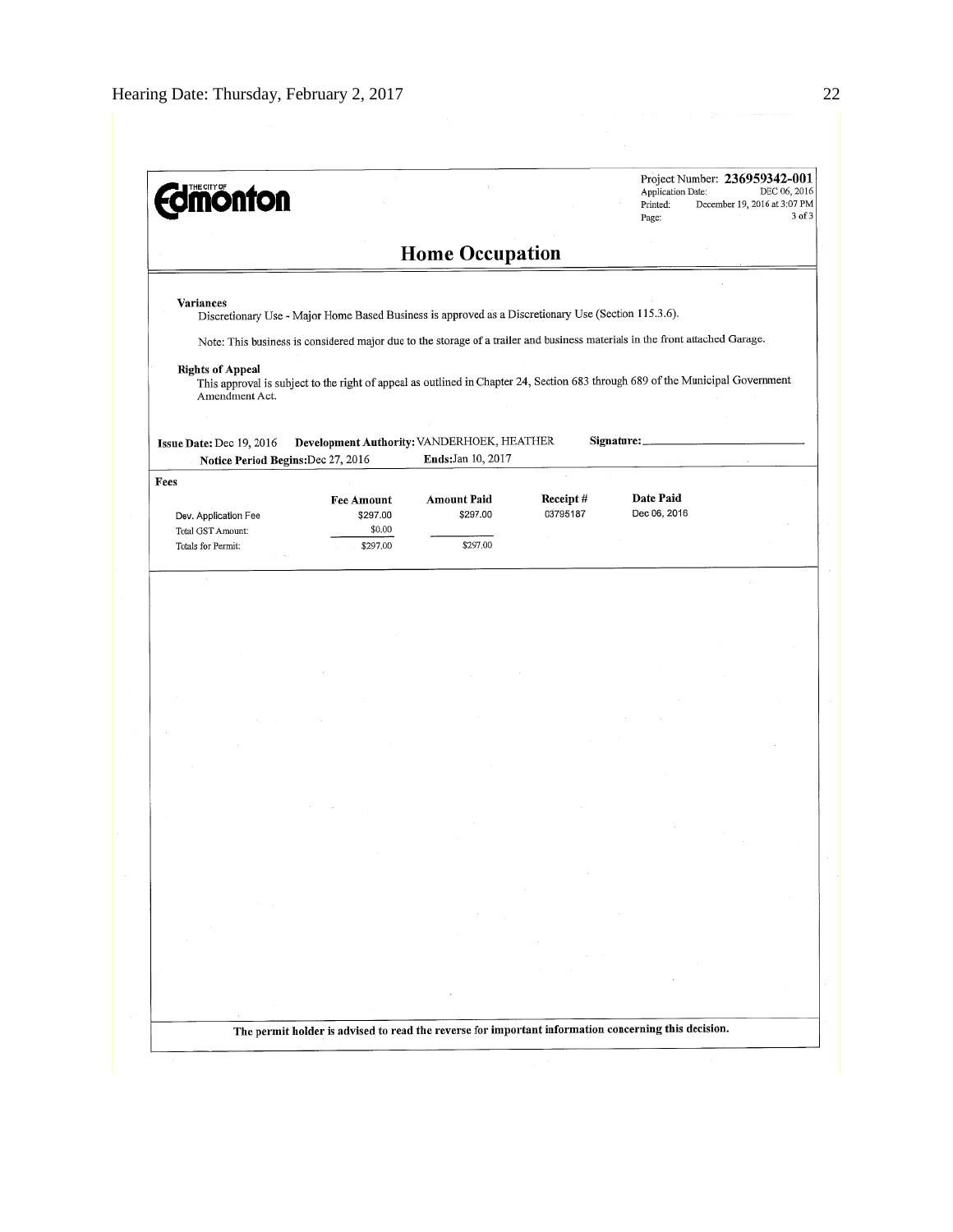

Site Location **Community Contract Contract Contract Contract Contract Contract Contract Contract Contract Contract Contract Contract Contract Contract Contract Contract Contract Contract Contract Contract Contract Contract** 

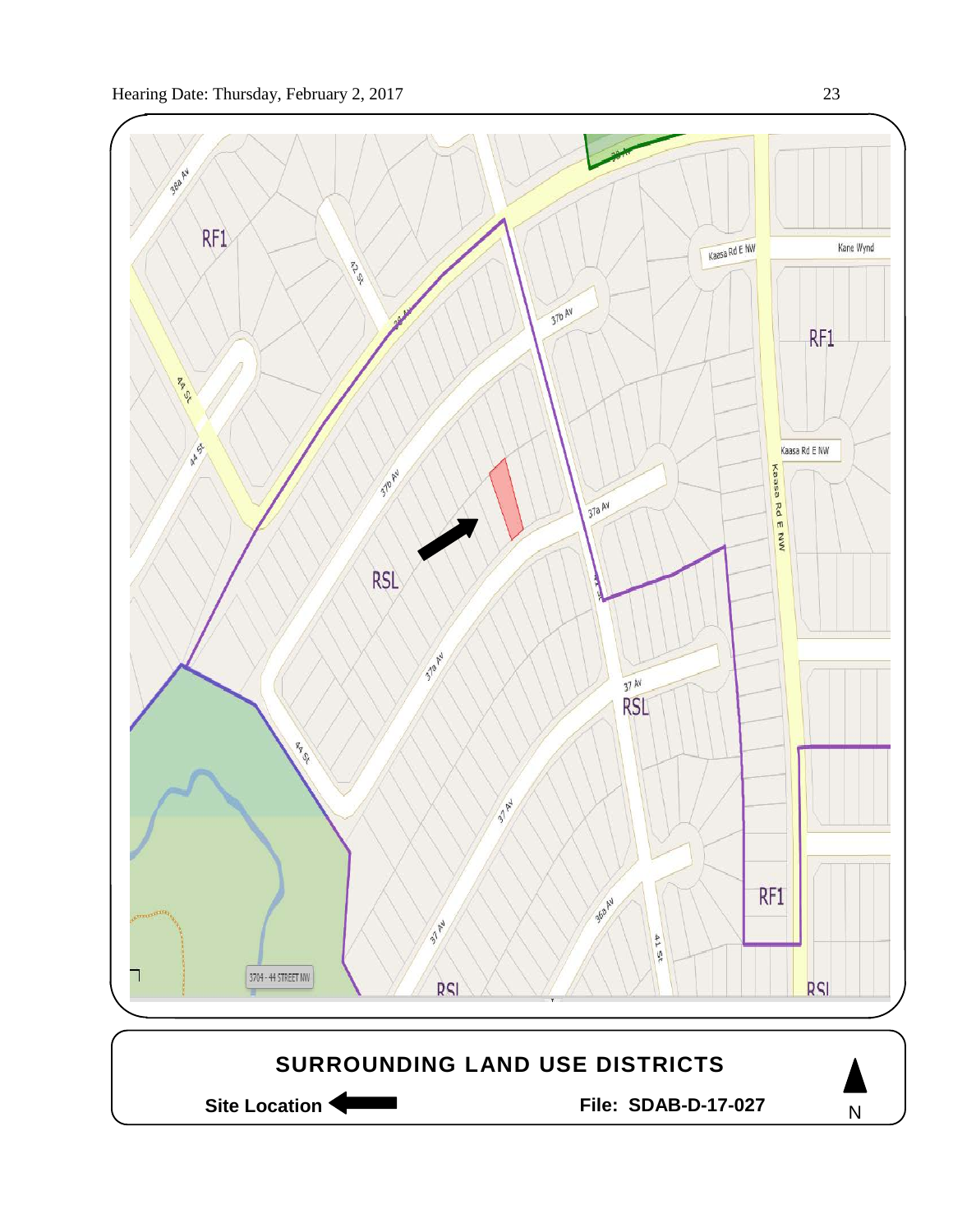#### ITEM III: 1:30 P.M. FILE: SDAB-D-17-028

## AN APPEAL FROM THE DECISION OF THE DEVELOPMENT OFFICER BY AN ADJACENT PROPERTY OWNER

## APPELLANT:

ADDRESS OF APPELLANT: #105, 2951 Ellwood Drive SW

APPLICATION NO.: 234600718-001

10, 2017

APPLICATION TO: Add a Bar and Neighbourhood Pub (82.9 square metres of public space) to an existing General Industrial Use and to construct interior alterations - (Town Square Brewing)

DECISION OF THE DEVELOPMENT AUTHORITY: Approved with Notices

DECISION DATE: December 21, 2016

DATE OF APPEAL: January 8, 2017

NOTIFICATION PERIOD: December 27, 2016 through January

RESPONDENT:

MUNICIPAL DESCRIPTION OF SUBJECT PROPERTY: 2919 - Ellwood Drive SW, 2951 -

LEGAL DESCRIPTION: Plan 0920863 Unit 16, Condo

Ellwood Drive SW, 2907 - Ellwood Drive SW

Common Area (Plan 1024895,0920843,0920863), Plan 0920863 Unit 19

ZONE: EIB-Ellerslie Industrial Business Zone

OVERLAY: Special Area Ellerslie Industrial

STATUTORY PLAN: Ellerslie Area Structure Plan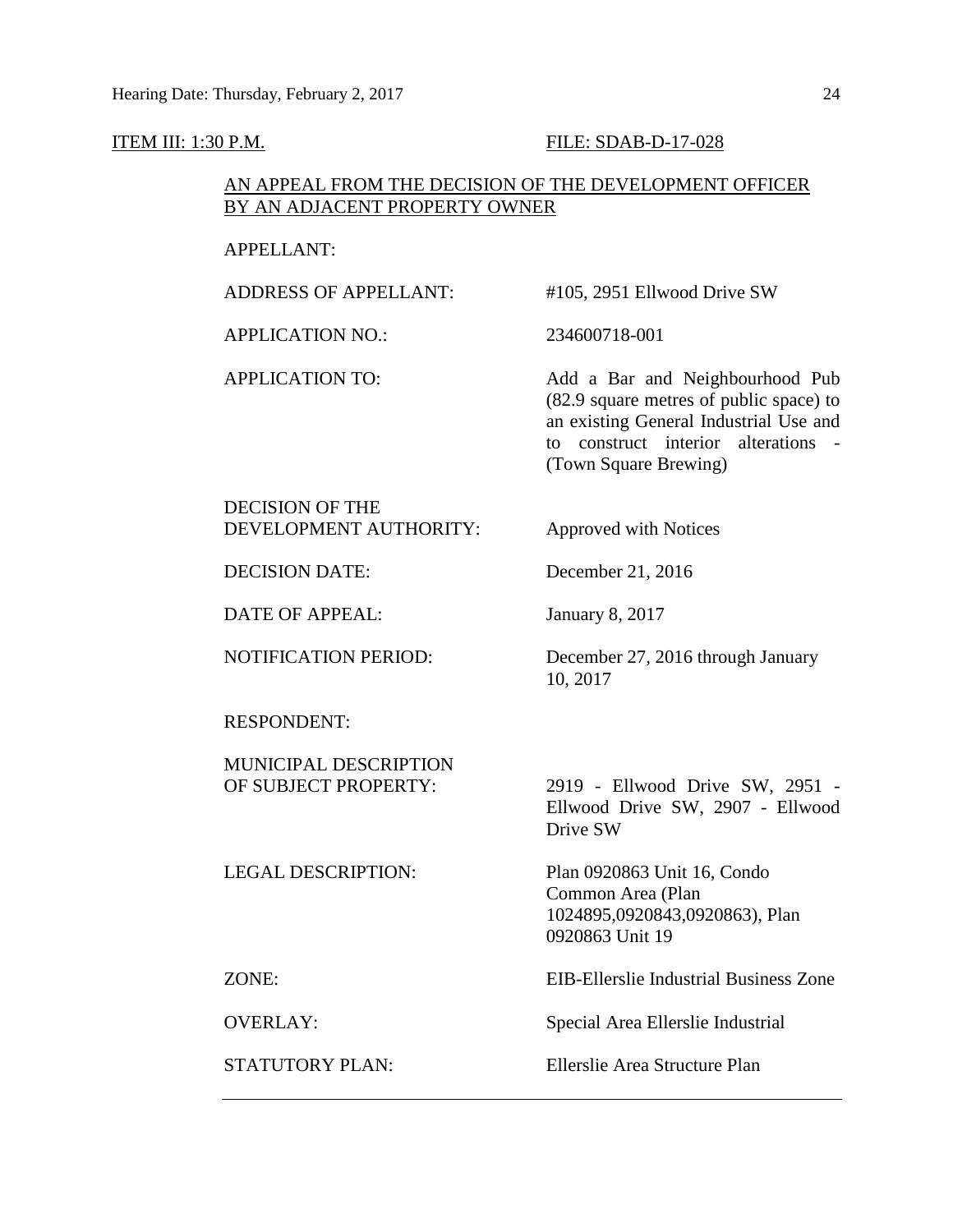The Appellant provided the following reasons for appealing the decision of the Development Authority:

Reasons for appeal:

1. This area was not zoned for this type of use and was intended to be a professional service based business area appealing to family members of all ages. Many of the owners in the complex purchased their commercial units based on that zoning so it is not reasonable to change that zoning now that the complex is full of residents who all followed the zoning regulations as set forth by your department at the time of purchase.

2. This type of business will cause a negative impact on the ability of existing occupants to conduct business. This location was chosen by many owner occupied units because it offers a safe place for family based services and entertainment. Why should the existing companies' ability to conduct business and attract new customers be impaired by something that was never zoned to fit in the prescribed area when they started their business? Not to mention added congestion to an already overloaded parking area.

3. There must be some regulations restricting the operation of bars and pubs within a prescribed range of existing schools and churches. In this complex alone there are at least two school based businesses that offer instructional services geared toward young children whose mean demographic age is 4-15. One of these companies even shares a wall with the proposed pub location. Within 90m of this unit there is also a church and a martial arts studio, again, all geared toward the family values and younger individuals. All businesses should be allowed to operate without being negatively impacted by those businesses operated by others around them. A family restaurant that serves alcohol where food is the main focus is far different than a pub where the focus is on selling and consuming alcohol and children are not permitted.

4. Parking - this center was originally built with inadequate parking for the number of commercial spaces allocated to it. As time has gone on the city has continually overlooked this issue and allowed larger and larger businesses with specific parking requirements to continue to occupy the spaces even though the restrictions were already far overburdened. Continually endorsing businesses with higher and higher expectation of available parking is not practical.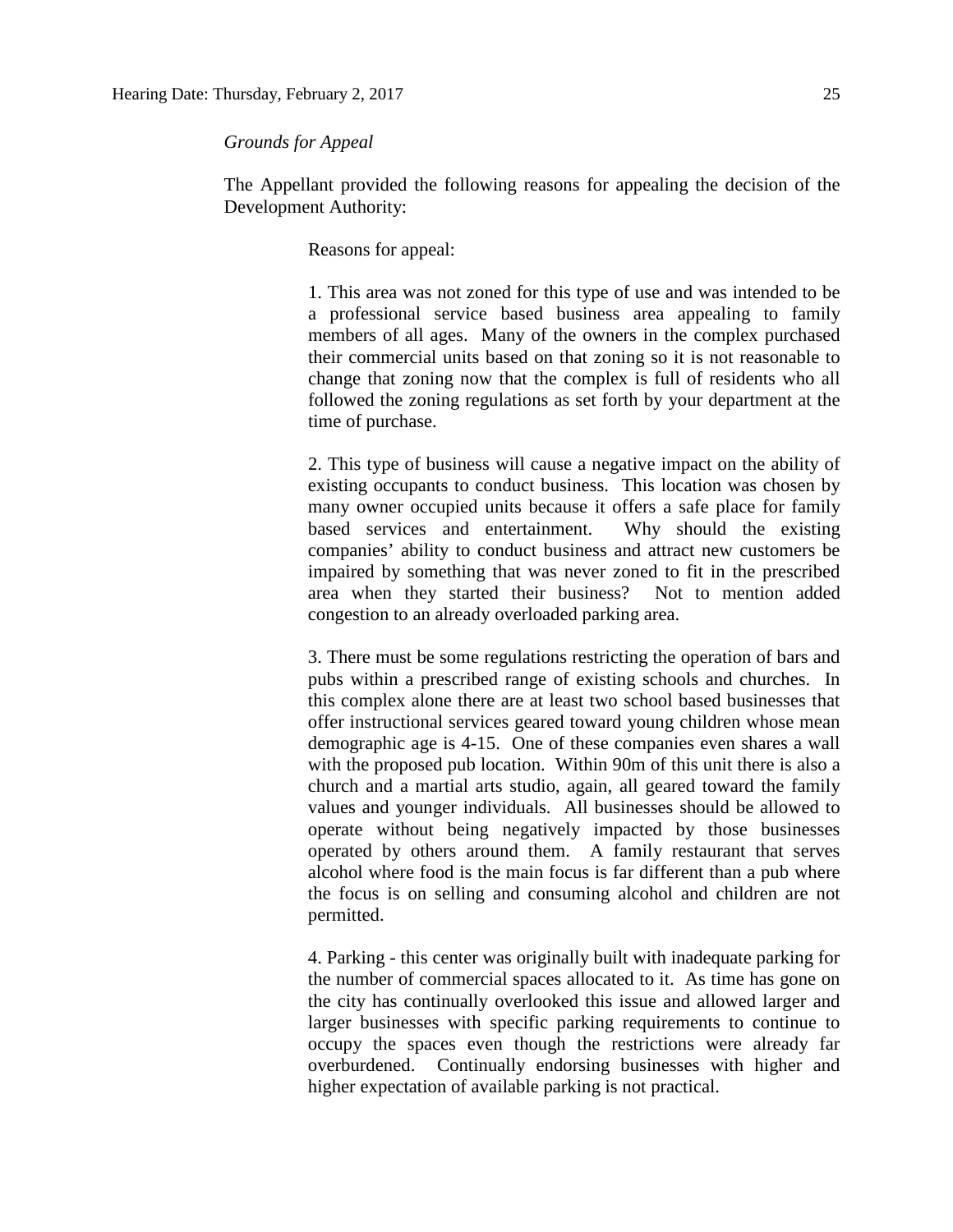There is a reason that your office regulation requires 239 stalls for a business of the size/type. How can zoning reasonably expect an area already extremely short on parking to survive by introducing yet another large business to an area when you know it already has less than 75% (180/239) of the required parking stalls? Especially when that area already has 23 other businesses operating with far less parking capacity than required to the point that limited parking availability is a constant point of discussion in board meetings and the board has already been forced to define parking limitations and restrictions.

In closing, customers should not need to fight to find a parking space in order to patronize the existing businesses in this complex and they should feel safe bringing their children to the area as they have for years. The customer impression (existing and prospective) of any company should not be allowed to be negatively impacted by the introduction of a pub located in the same parking lot as businesses catering to family and children.

#### *General Matters*

#### **Appeal Information:**

The *Municipal Government Act*, RSA 2000, c M-26 states the following:

#### **Grounds for Appeal**

**685(1)** If a development authority

- (a) fails or refuses to issue a development permit to a person,
- (b) issues a development permit subject to conditions, or
- (c) issues an order under section 645,

the person applying for the permit or affected by the order under section 645 may appeal to the subdivision and development appeal board.

**(2)** In addition to an applicant under subsection (1), any person affected by an order, decision or development permit made or issued by a development authority may appeal to the subdivision and development appeal board.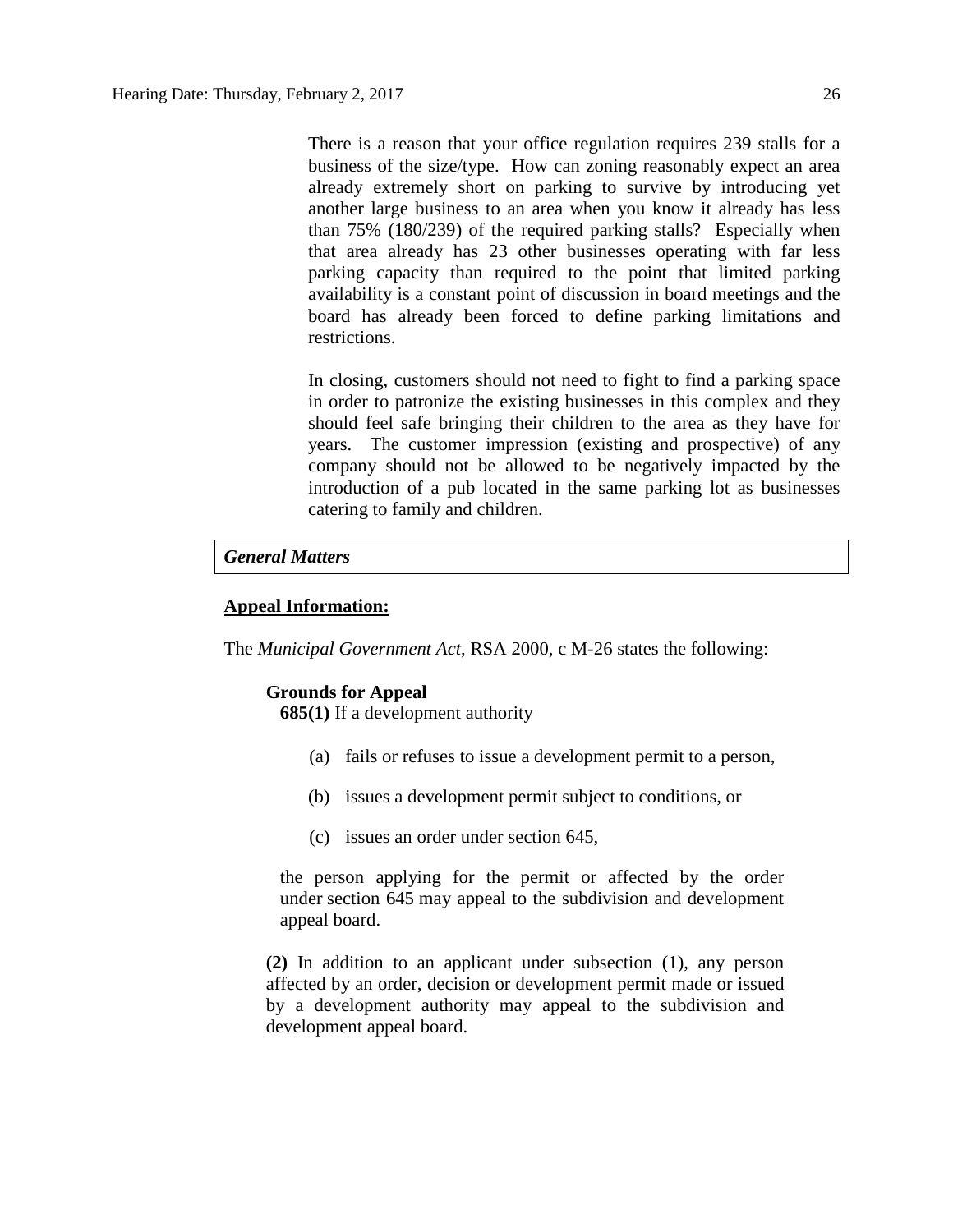#### **Appeals**

- **686(1)** A development appeal to a subdivision and development appeal board is commenced by filing a notice of the appeal, containing reasons, with the board within 14 days,
	- (a) in the case of an appeal made by a person referred to in section 685(1), after
		- (i) the date on which the person is notified of the order or decision or the issuance of the development permit, or
		- …
	- (b) in the case of an appeal made by a person referred to in section 685(2), after the date on which the notice of the issuance of the permit was given in accordance with the land use bylaw.

#### **Hearing and Decision**

**687(3)** In determining an appeal, the subdivision and development appeal board

…

- (a.1) must comply with the land use policies and statutory plans and, subject to clause (d), the land use bylaw in effect;
	- …
	- (c) may confirm, revoke or vary the order, decision or development permit or any condition attached to any of them or make or substitute an order, decision or permit of its own;
	- (d) may make an order or decision or issue or confirm the issue of a development permit even though the proposed development does not comply with the land use bylaw if, in its opinion,
		- (i) the proposed development would not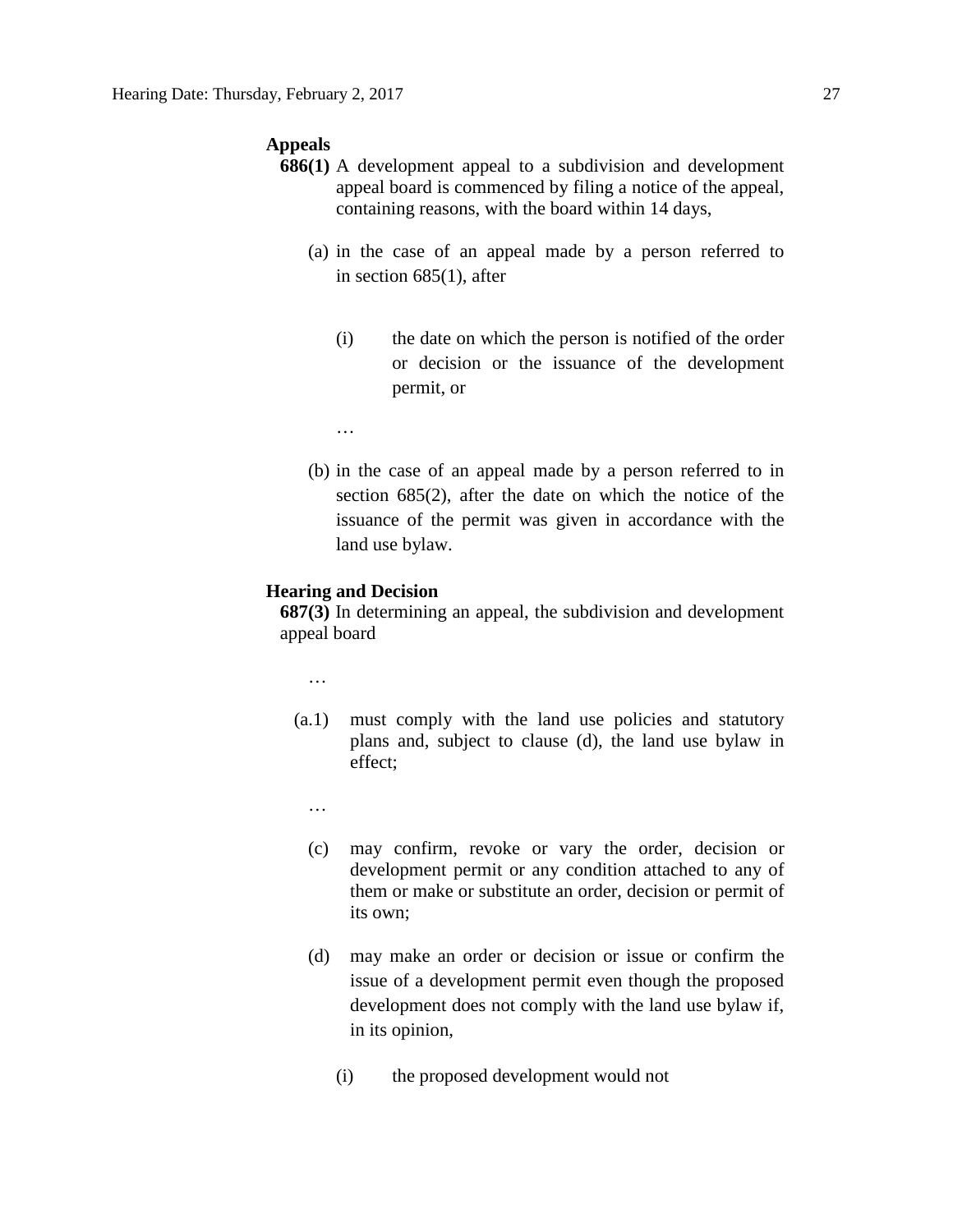- (A) unduly interfere with the amenities of the neighbourhood, or
- (B) materially interfere with or affect the use, enjoyment or value of neighbouring parcels of land,

and

(ii) the proposed development conforms with the use prescribed for that land or building in the land use bylaw.

#### **General Provisions from the** *Edmonton Zoning Bylaw:*

Section 930.4(1) states the General Purpose of the EIB Ellerslie Industrial Business Zone is to provide for light industrial businesses and high technology development that carries out their operations such that no nuisance factor is created or apparent outside an enclosed building and such that the Zone is compatible with any adjacent Non-industrial Zone.

#### *Discretionary Use*

Section 930.4(3)(3) states **Bars and Neighbourhood Pubs**, not to exceed 200 occupants nor 240 square metres of Public Space, if adjacent to or across a Lane from a Site zoned residential, is a **Discretionary Use** in the EIB Ellerslie Industrial Business Zone.

Under Section 7.4(6), **Bars and Neighbourhood Pubs** means development where the primary purpose of the facility is the sale of alcoholic beverages to the public, for consumption within the premises or off the Site. This Use typically has a limited menu and minors are prohibited from patronizing the establishment during at least some portion of the hours of operation. Typical Uses include neighbourhood pubs, bars, beverage rooms, and cocktail lounges.

Section 930.4(5)(1)(a) states Convenience Retail Stores, Child Care Services, Specialty Food Services, Restaurants, Bars and Neighbourhood Pubs, Nightclubs and Personal Service Shops shall be sited in accordance with the following: as part of an office or industrial project where such Discretionary Uses are intended to service and support the principal industrial or office Use.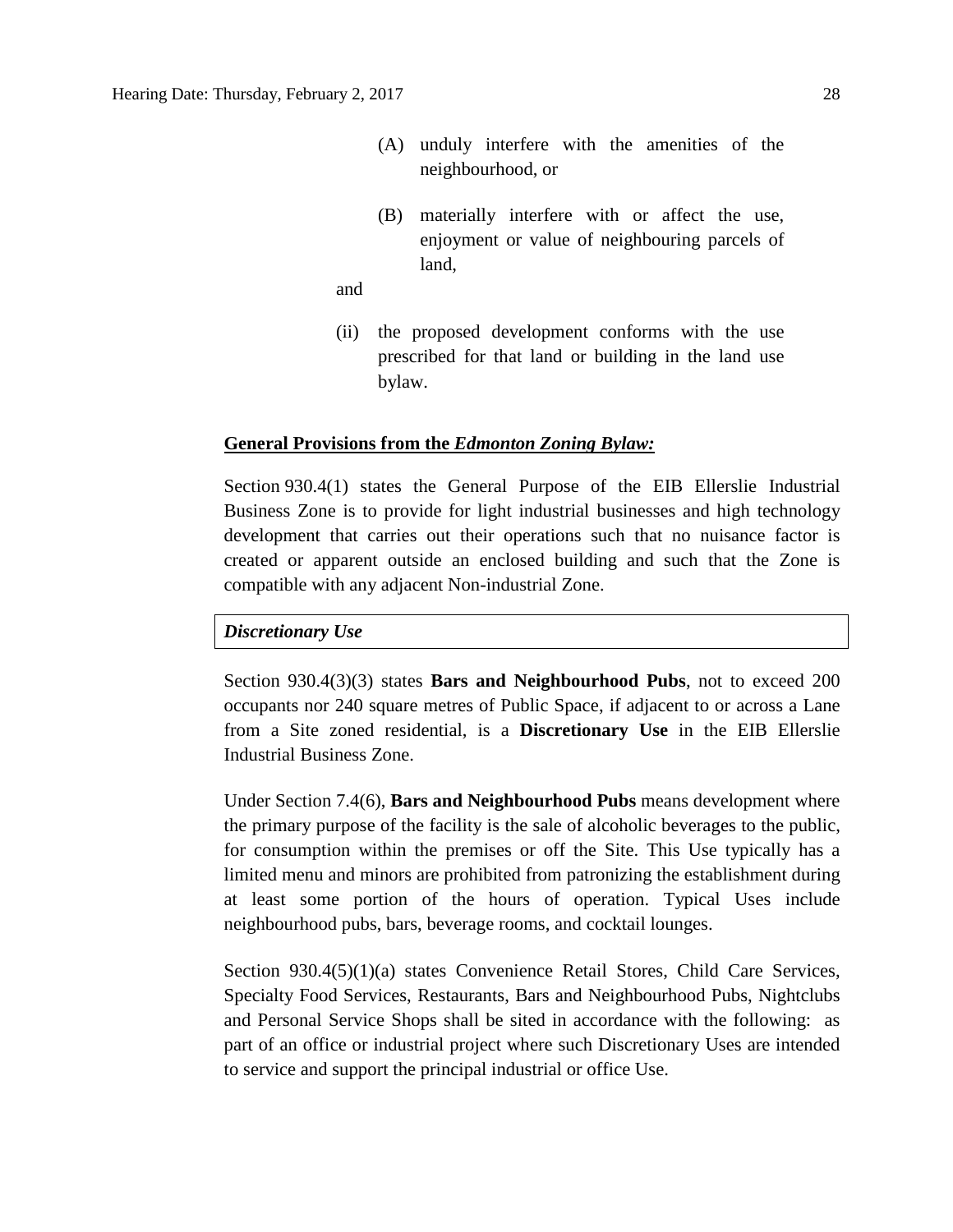#### **Development Officer's Determination**

Discretionary Use - Bar and Neighborhood Pub is approved as a Discretionary Use (Section 930.4).

#### *Parking*

Section 54.2, Schedule 1(A)(14) states Bar and Neighborhood Pub requires 1 parking space per [3.0 square](javascript:void(0);) metres of Public Space.

Under Section 6.1(82), **Public Space** means space that is part of an establishment, which is open to the public and not restricted to only employees. This definition does not include kitchens, administrative offices, food or drink preparation areas.

## **Development Officer's Determination**

Parking - The site has 180 parking stalls, instead of 239 (Section 54.2 and Schedule 1)

#### Notice to Applicant/Appellant

Provincial legislation requires that the Subdivision and Development Appeal Board issue its official decision in writing within fifteen days of the conclusion of the hearing. Bylaw No. 11136 requires that a verbal announcement of the Board's decision shall be made at the conclusion of the hearing of an appeal, but the verbal decision is not final nor binding on the Board until the decision has been given in writing in accordance with the *Municipal Government Act*.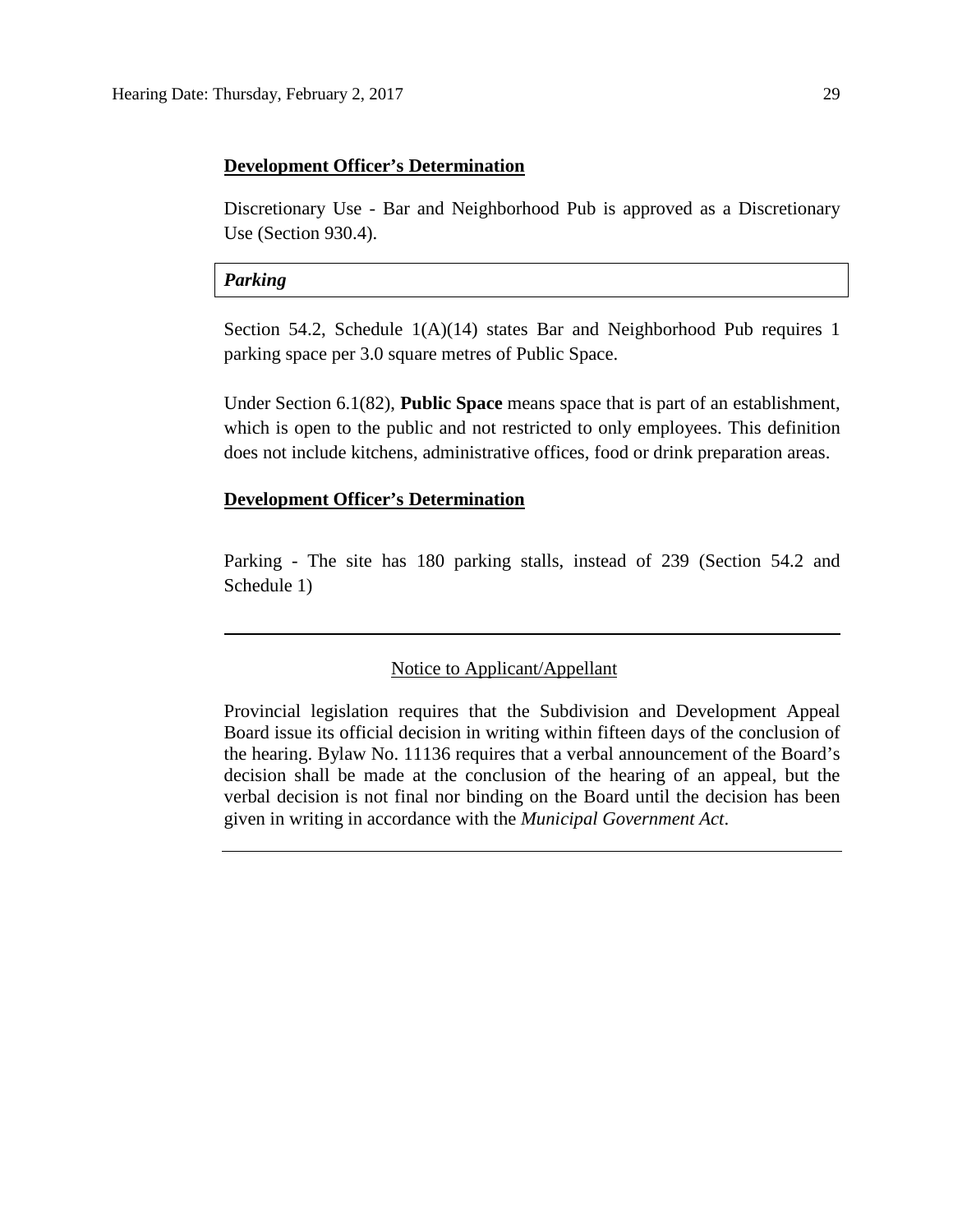| T <u>HE C</u> ITY OF<br><b>nonton</b>                                                         | Project Number: 234600718-001<br>Application Date:<br>NOV 07, 2016<br>Printed:<br>January 9, 2017 at 8:28 AM<br>$1$ of $2$<br>Page:                                                                                                                                    |
|-----------------------------------------------------------------------------------------------|------------------------------------------------------------------------------------------------------------------------------------------------------------------------------------------------------------------------------------------------------------------------|
|                                                                                               | <b>Major Development Permit</b>                                                                                                                                                                                                                                        |
| the limitations and conditions of this permit, of the Edmonton Zoning Bylaw 12800 as amended. | This document is a record of a Development Permit application, and a record of the decision for the undertaking described below, subject to                                                                                                                            |
| Applicant                                                                                     | Property Address(es) and Legal Description(s)<br>2951 - ELLWOOD DRIVE SW<br>Condo Common Area (Plan<br>2907 - ELLWOOD DRIVE SW<br>Plan 0920863 Unit 19<br>2919 - ELLWOOD DRIVE SW<br>Plan 0920863 Unit 16<br>Specific Address(es)<br>Suite:<br>2919 - ELLWOOD DRIVE SW |
|                                                                                               | Entryway: 2919 - ELLWOOD DRIVE SW<br>Building:<br>2907 - ELLWOOD DRIVE SW                                                                                                                                                                                              |
| <b>Scope of Permit</b><br>alterations - (Town Square Brewing)<br><b>Permit Details</b>        | To add a Bar and Neighbourhood Pub (82.9 sq.m. of public space) to an existing General Industrial Use and to construct interior                                                                                                                                        |
|                                                                                               |                                                                                                                                                                                                                                                                        |
| Class of Permit: Class B                                                                      | Contact Person:                                                                                                                                                                                                                                                        |
| Gross Floor Area (sq.m.): 236.9<br>New Sewer Service Required: N                              | Lot Grading Needed?: N<br>NumberOfMainFloorDwellings: 0                                                                                                                                                                                                                |
| Site Area (sq. m.): 1888.9                                                                    | Stat. Plan Overlay/Annex Area: (none)                                                                                                                                                                                                                                  |
| I/We certify that the above noted details are correct.                                        |                                                                                                                                                                                                                                                                        |
| Applicant signature:                                                                          |                                                                                                                                                                                                                                                                        |
| <b>Development Permit Decision</b><br>Approved                                                |                                                                                                                                                                                                                                                                        |
|                                                                                               |                                                                                                                                                                                                                                                                        |
|                                                                                               |                                                                                                                                                                                                                                                                        |
|                                                                                               |                                                                                                                                                                                                                                                                        |
|                                                                                               |                                                                                                                                                                                                                                                                        |
|                                                                                               | The permit holder is advised to read the reverse for important information concerning this decision.                                                                                                                                                                   |
|                                                                                               |                                                                                                                                                                                                                                                                        |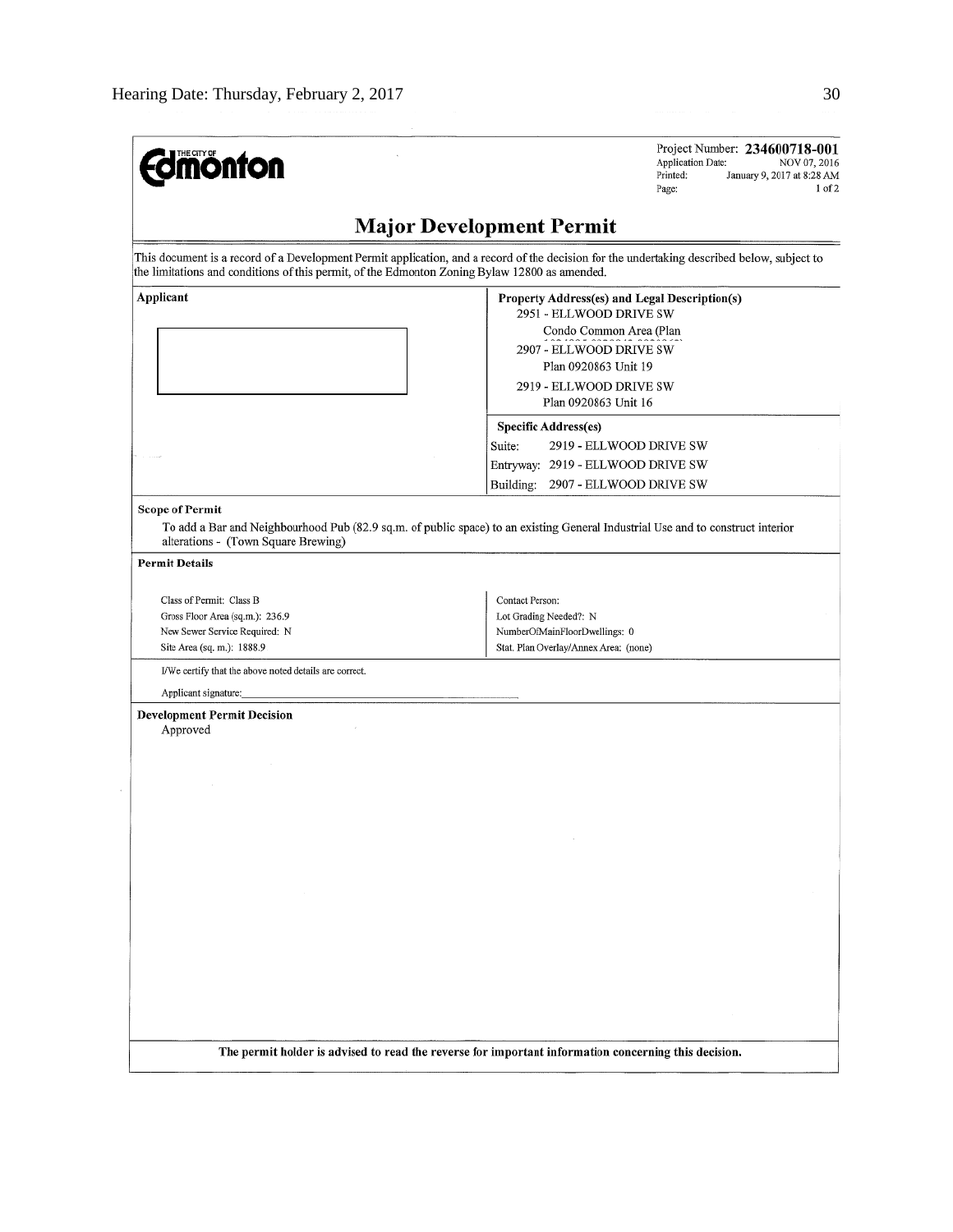